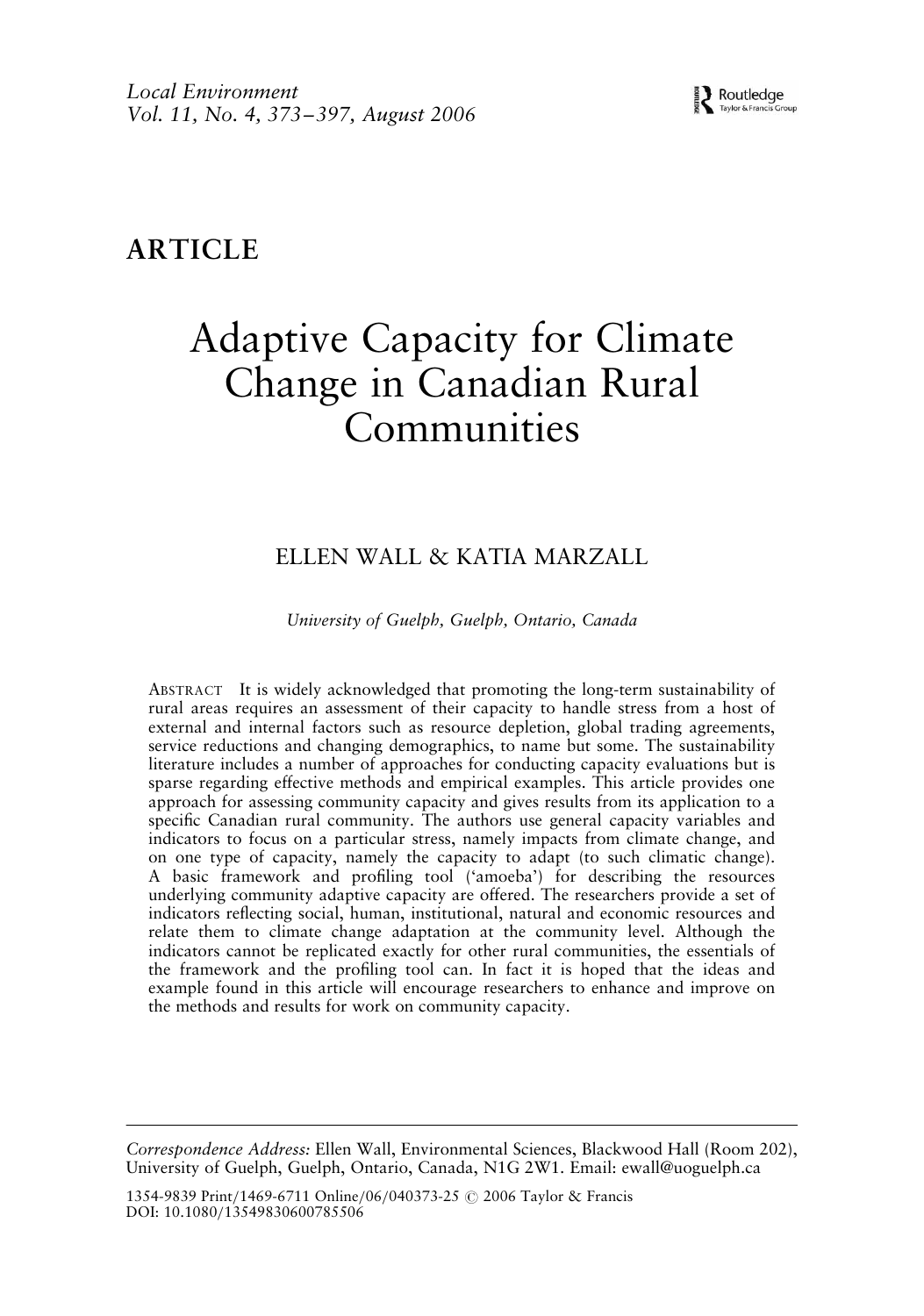#### **Introduction**

Since the UN Framework Convention on Climate Change was signed in 1992, interest in climate change has been as variable as the weather itself. As with many issues involving social, economic and environmental concerns, arguments pro and con climate change are regularly debated and rarely resolved. While there is growing acceptance that the climate is in fact changing and that it continues to be influenced by human activity, directions for future policy, programmes and related actions are largely shrouded in controversy with a good measure of confusion (Oreskes, 2004).

It is possible to identify two distinct responses to the impacts from a changing climate. One is to take steps to slow down and moderate the pace of change. Such actions are generally called 'mitigation' and have been designed to lessen emissions from activity generating carbon dioxide, methane and nitrous oxide (the most common greenhouse gases) (Smit & Pilifosova, 2003). Mitigation is the topic that receives most of the attention when people refer to the Kyoto Protocol.

Another response to impacts from climate change is to focus on the ability or capacity of individuals, communities and nations to handle the impacts and/or take advantage of opportunities from altered conditions. Such actions are usually referred to as 'adaptation measures'. Developing and implementing adaptation strategies for climate change impacts is a specific element in formal international agreements (for example, the UN Framework Convention for Climate Change). However, the climate change adaptation research, policy and programmes necessary for encouraging adaptation have been largely disregarded, despite the growing awareness that many regions and groups are increasingly vulnerable (Burton et al., 2002; Pielke & Sarewitz, 2003).

This article advances our understanding of climate change adaptation at the community level and in doing so contributes to a larger or more generic discussion of community capacity. The authors draw from established community capacity indicators to create a framework for assessing adaptive capacity for climate change; they provide an empirical example of applying that framework to a specific Canadian rural community; and they offer a tool for displaying results that can be useful in two distinct ways. One is to engage rural community residents in assessing and enhancing their ability to deal with climate change. The other is to provide policymakers with some indication of local response to climate change in different regions.

The article begins by reviewing some of the impacts from recent weather and climate conditions on rural Canadian communities and considers a number of factors that may limit community responses to them. The authors then turn to more conceptual material, define key terms and point out the linkages between adaptive capacity and elements of sustainability, resilience and community capacity. Variables and indicators for adaptive capacity to deal with climate change are then outlined and categorized into a framework. The article goes on to incorporate substantive material from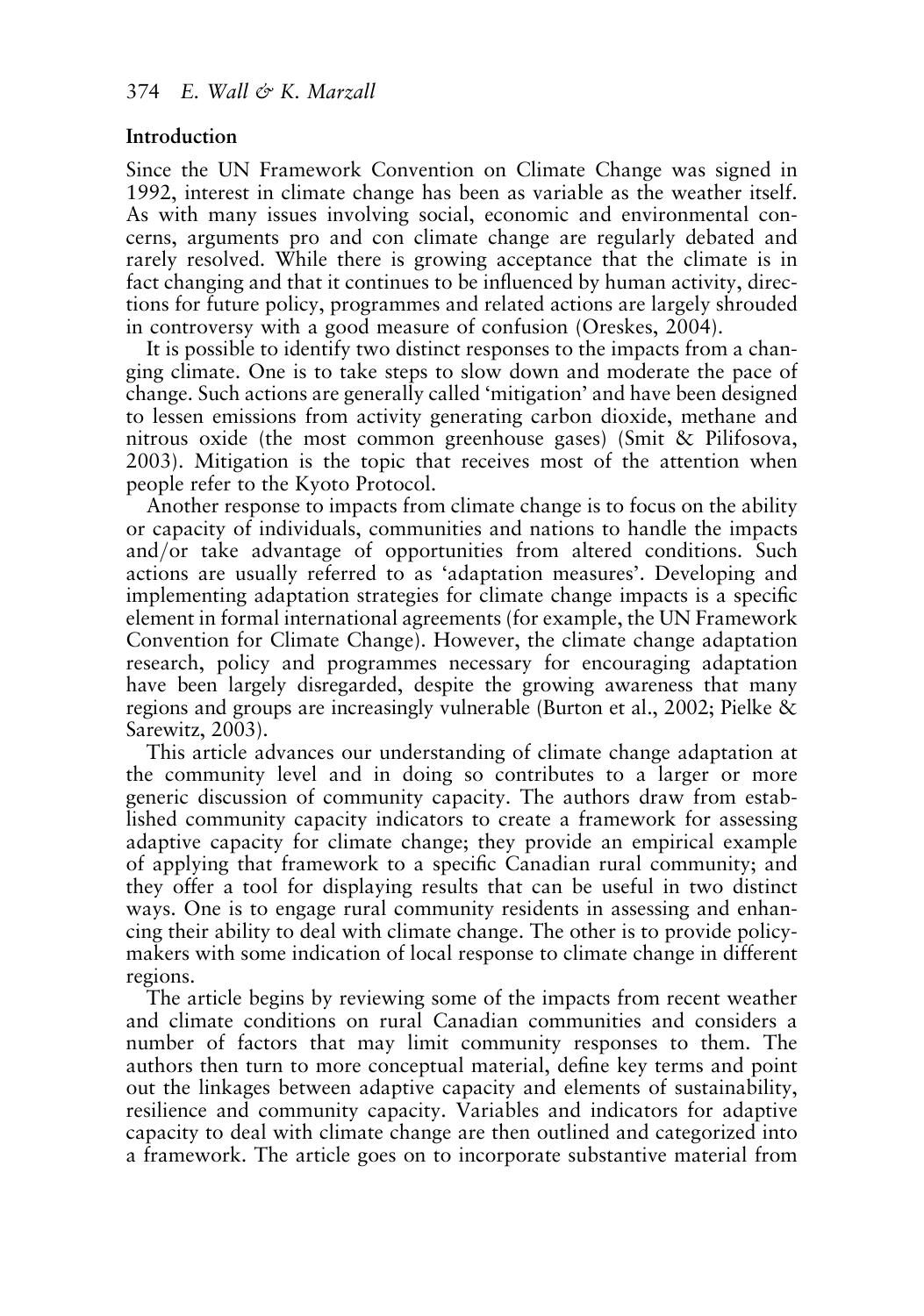an application of the framework to a specific rural community, using data and profiling tools ('amoebas') from research conducted through the NRE2 project.<sup>1</sup> The paper concludes with an assessment of the adaptive capacity framework and how it might be used.

# Approaches for Understanding Climate Change Impacts

Climate change impacts and adaptation for rural Canada include challenges from adverse conditions (such as increases in variability and extreme events) and opportunities (such as extended growing seasons and increased temperatures). Research into the topic can be divided into studies employing 'topdown' and 'bottom-up' approaches (Dessai & Hulme, 2004). The former usually begin with macro-scale conditions based on future projections and then narrow the focus to potential impacts on a particular region or phenomenon. Possible adaptation strategies are assumed and tested for limiting or taking advantage of the projected effects from climate change. Canadian agricultural research in this vein includes work assessing impacts on crop production, farming systems and regional economies (Wall et al., 2004). Top-down analysis frequently points to potential benefits for the agri-food sector if warmer temperatures and adequate moisture allow production to extend northward (Mendelsohn et al., 1994). But such an outcome is conditional on producers having the capacity to take adaptive actions, a factor that is not always taken into account.

Studies employing a bottom-up approach do focus on adaptive capacity and vulnerability, and tend to be less optimistic about future climate change effects on Canadian rural community sectors, such as agriculture. This line of inquiry generally has a smaller-scale focus, namely the system of interest, and often begins by documenting current adaptive responses to a number of stresses (including weather and climate conditions) as the basis for understanding future capacity to adapt to climate (Belliveau et al., submitted; Bradshaw et al., 2004; Venema, 2005). With its focus on current community capacity, the research results reported here fit within the bottom-up approach for understanding climate change impacts and adaptation.

# Recent Impacts from Climate and Weather Conditions on Rural Canada

A comprehensive report detailing the impacts from drought conditions across Canada in 2001 and 2002 points out that rural agricultural regions were especially hard hit (Wheaton et al., 2005). For instance agricultural production dropped an estimated C\$3.6 billion; water supplies (previously considered reliable) were negatively affected and several failed to meet requirements; soil erosion, deterioration of grasslands, and herd reductions were evident. In addition the drought was responsible for net farm income being negative or zero in several provinces for the first time in 25 years (Wheaton et al., 2005). Subsequent to 2001–2002, climate and weather impacts have continued to challenge rural and remote Canada. In some cases the impacts remain direct such as damage due to persistent droughts,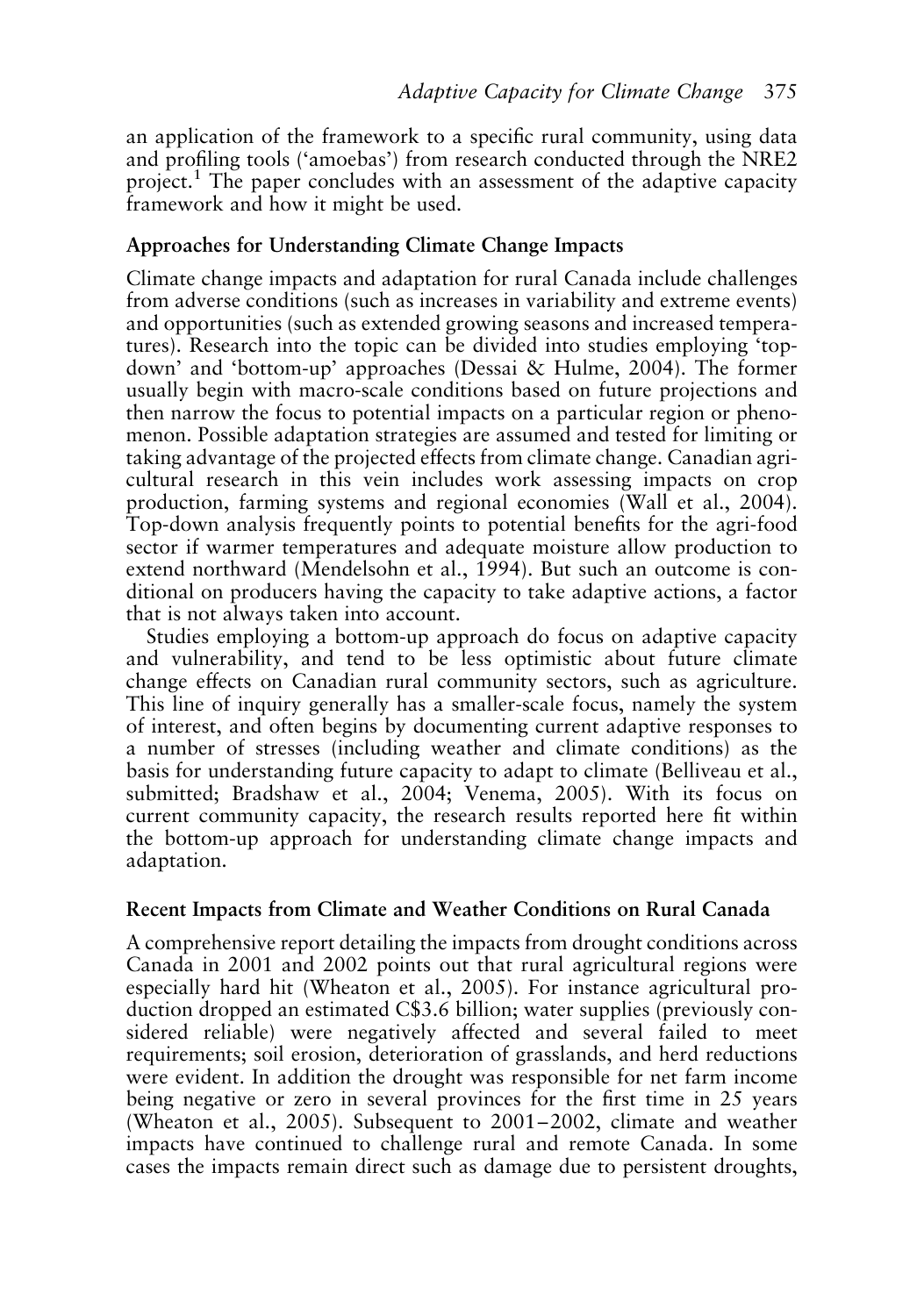flooding, or violent storms; in other cases they are indirect, for instance, pest infestations linked to warmer winters. The latter example has been particularly problematic for British Columbia forest communities, where mountain pine beetle damage combined with extreme heat and dryness to create numerous serious forest fires during 2003 and 2004.

Since most rural communities are economically dependent on natural resources, impacts from climate change on those resources will create substantial challenges for residents' and community well-being. Davidson et al. (2003) provide a summary of characteristics that make northern Canadian forest-based communities particularly vulnerable to climaterelated impacts. Several of their points are true for rural communities in general. For instance they note that community adaptability is constrained by recent political changes (such as municipal amalgamations) where local governments have lost control and resources for dealing with challenges of all kinds. As well they point to limited human capital and highly specialized skill sets that reduce rural residents' ability to move into forms of employment outside resource sectors. Another set of factors suggesting forestbased communities are compromised in their ability to adapt to climate change revolves around risk perception. In this case, Davidson et al. (2003) point out, rural residents may not acknowledge climate change is a serious problem because they associate the topic with 'environmentalism' and take a position counter to those they think of as an urban-based radical opposition. Denial of climate-related problems is not conducive to implementing strategies and tools that may help individuals adapt to altered conditions. As well, corporate and government messages have not been consistent and/ or emphatic about the need to take climate-based risk management seriously. In fact, the message may be the opposite, namely that technological solutions will continue to solve any and all resource-based production problems.

Accompanying these constraints on rural community adaptability for climate change is the additional fact that impacts and risks from climate change are not experienced or conceived of in an isolated manner (Shackley & Deanwood, 2002). Instead they are perceived and treated in connection with ongoing economic and environmental concerns (Allman et al., 2004; Bryant et al., 2000; Wall et al., 2004). A Canadian Senate report recognizes that the potential biophysical impacts from climate change combined with already highly stressed social, economic and environmental systems means rural communities are poorly equipped to handle the challenges from a changing climate (Senate Standing Committee on Agriculture and Forestry [SSCAF], 2003). The question in many minds is 'What is to be done?' Is there capacity in rural communities (and the larger society) to deal with ongoing and escalating climate and weather impacts? And, if the capacity is lacking, how can it be restored and/or built up?

Allman et al. (2004) address elements of this question in their study of local authorities in England and Wales. They conclude that community-level success in adapting to climate change and mitigating greenhouse gas emissions is enhanced by looking for opportunities related to innovative responses to the problem; having strong political, professional and technical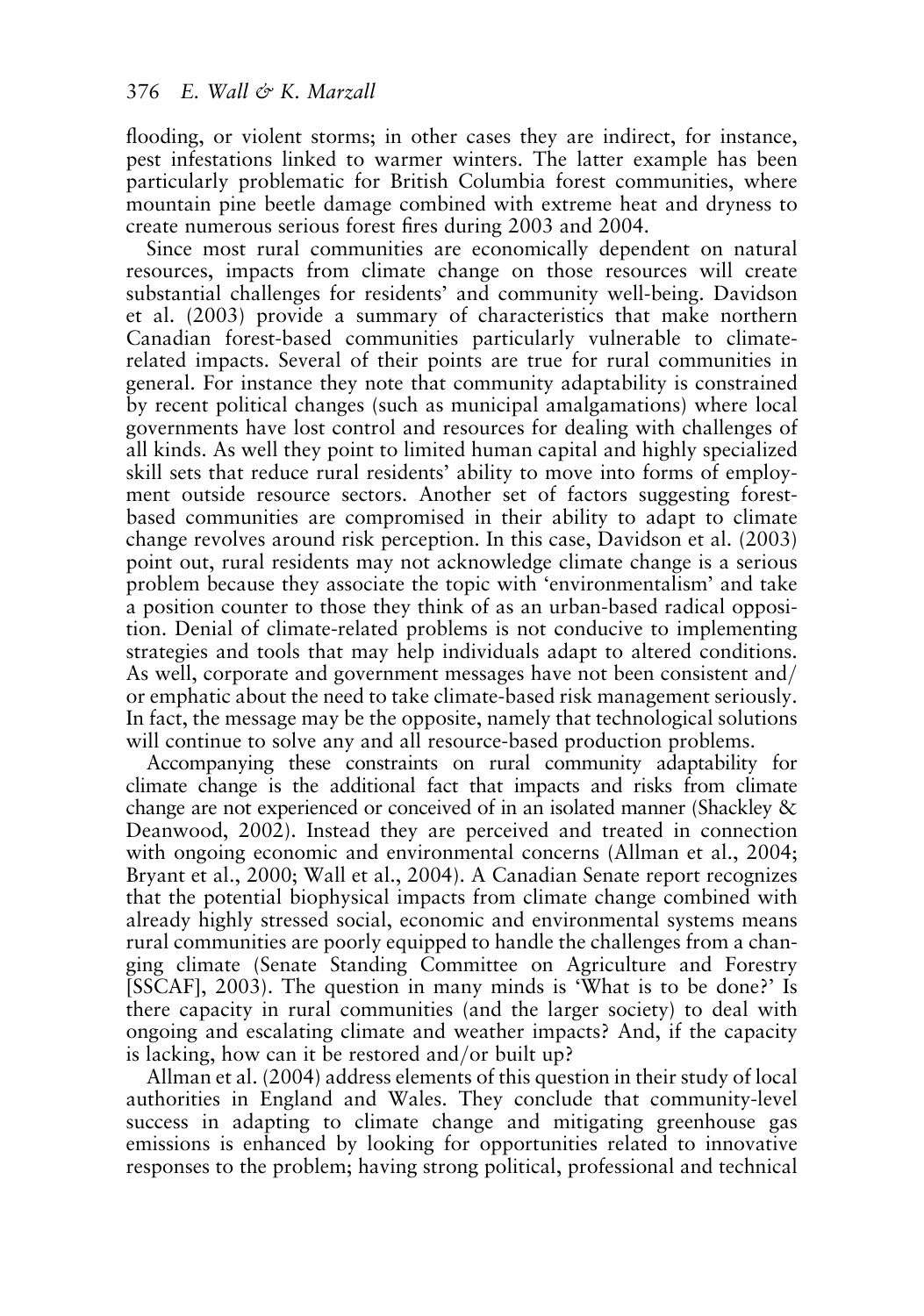support; and working in partnerships with different groups to raise the necessary financial resources. These features are quite specific and could be understood in broader terms as 'community resources'. For instance focusing on the benefits of dealing with climate change in a timely manner might fall under community leadership or human resources. Having strong political, professional and technical support is an aspect of the institutional resources available. Working in partnerships could reflect the strength of established social resources as evidenced in the density of networks in, and level of commitment to, the community.

This more general categorization of community capacity and how to assess it is pursued in the balance of the discussion offered here. With adaptive capacity for climate change as a specific focus for assessing community capacity, the authors provide a capacity framework based on identifying community resources and selecting appropriate indicators for measuring them. Before such a framework is presented, a number of basic terms and concepts are reviewed to provide the rationale for the elements chosen.

# Terms, Concepts and Approaches

With respect to recent climate change research, 'adaptation' refers to adjustments in management strategies to actual or expected climatic conditions or their effects, in order to reduce risks or realize opportunities (Smit  $\&$ Pilifisova, 2003). Adaptation takes many forms, can occur at different scales and is undertaken by different agents (for example, in the case of agriculture these would be producers, agribusiness, industry organizations and governments) (Bryant et al., 2000). The capability to adapt is a fundamental determinant of how vulnerable a specific system is to external or internal stresses (Keskitalo, 2004). For climate change, this attribute is referred to as 'adaptive capacity', defined as 'the ability of a system to adjust to climate change (including climate variability and extremes), to moderate potential damages, to take advantage of opportunities, or to cope with the consequences' (McCarthy et al., 2001, p. 21). Easterling et al. (2004) suggest a more appropriate term is 'proactive adaptation', which moves a system beyond resilience. That is, it may be preferable for a system to do more than return to an initial state. Instead the system needs to be able to reorganize to accommodate change or expected change and thereby becomes something 'new' in the process.

# Adaptive Capacity

Scholarly work on adaptive capacity is linked closely to vulnerability assessments (Clark et al., 2000; Smit & Pilifosova, 2003). Systems are considered more or less vulnerable depending on two factors: the severity of the specific stressful event (for example, a prolonged drought) and the degree of adaptive capacity (that is, the ability to cope with the impacts from such an event). Adaptive capacity is considered inherent to the system (Smithers & Smit, 1997; Kandlikar & Risbey, 2000). It is a set of characteristics that allows a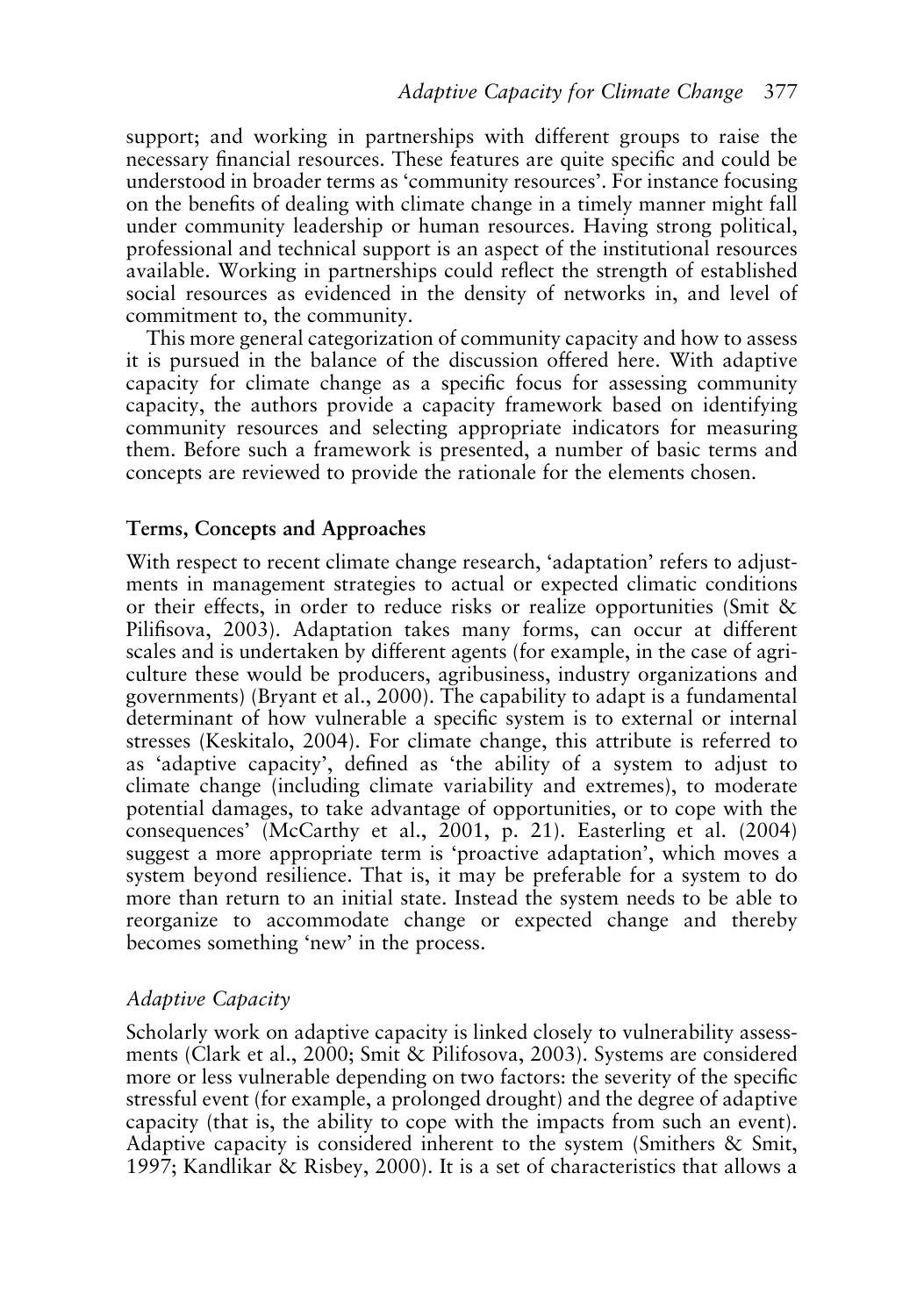given system to perceive change or threatening circumstances, evaluate them, decide on a solution path and both develop and adopt processes and tools to manage the risk, thereby maintaining itself throughout (Kandlikar & Risbey, 2000; Berkes & Jolly, 2001; Klein, 2002). Because adaptive capacity resides in the system, it does not require the stress condition to be in place. As noted, a community's vulnerability depends on both the severity of the climate event per se (or other stress source) *and* how the social system has organized its relation to its resource base, its relation with other societies and amongst its members, and the larger context of historical and structural processes (Oliver-Smith, 1996; Kandlikar & Risbey, 2000). 'If a society cannot withstand major damage and disruption by a predictable feature of its environment, that society has not developed in a sustainable way' (Oliver-Smith, 1996, p. 304).

# Adaptive Capacity Framework

Frameworks are useful for analysing systems and issues so that a fuller understanding of the components and their relationships can be attained. The literature is replete with documents referring to frameworks for community sustainability and capacity development (Ivey et al., 2004), often with a policy orientation (for example, see Institute for Research in Innovation and Sustainability [IRIS], 2005; Chaskin, 2001). There has also been considerable interest in developing frameworks for assessing vulnerability to climate change impacts by exploring the notion of adaptation itself (Smit et al., 1999); by focusing on political and institutional capacity (MacKendrick & Parkins, 2004); by integrating output from different modelling exercises (Ileka et al., 2004); and by identifying elements of adaptive capacity (Adger et al., 2004; Ivey et al., 2004), among others.

Adaptive capacity exists at different scales, from the individual through family, community, region and nation. It is fundamentally dependent on access to resources (Easterling et al., 2004; Adger et al., 2004); not only must these exist in adequate quantities, but the system requiring resources must also be able to mobilize them effectively. The framework proposed here is directly related to resource levels. Resource availability represents the sine qua non of adaptive capacity and as such forms a fundamental platform on which to pursue further understanding of the process of adaptation, namely, the collective action required to handle climate impacts. For the purposes of adaptive capacity studies, resources can be represented as: social, human, institutional, natural and economic. Basic definitions for each type of resource and the associated variables are found in Table 1 and draw on work completed by Mendis et al. (2003).

While it is relatively straightforward to identify the resources underlying adaptive capacity (Smit & Pilifosova, 2001), devising measurements or indicators for the variables is a major challenge. In an attempt to enhance the validity of their measures, MacKendrick and Parkins (2004) base some of their indicators for forest community sustainability on interview and focus group data from residents. By revising the measures for assessment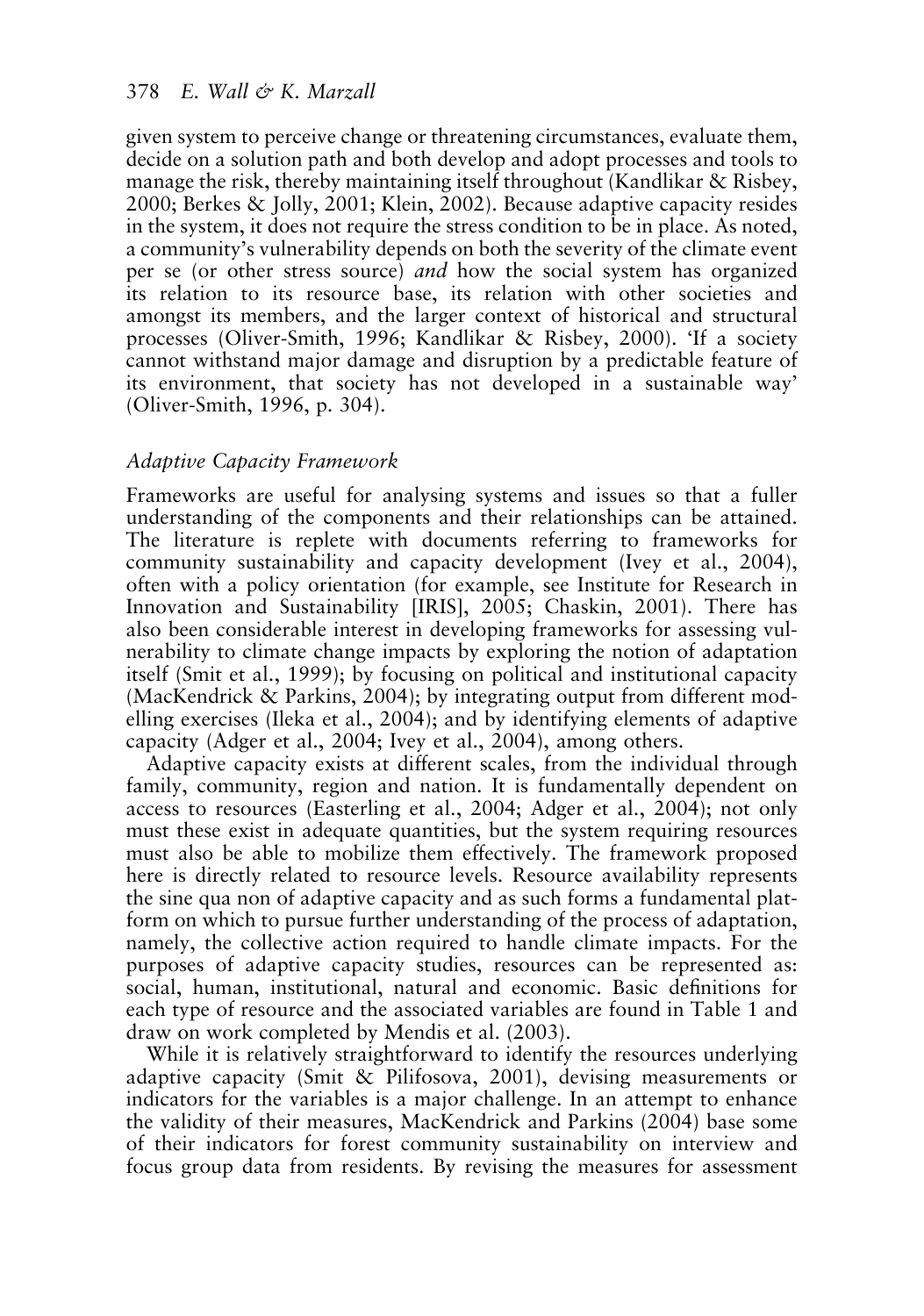| Resource      | Definition                                                                                                                                                                                                    | Variables                                                                                                               |
|---------------|---------------------------------------------------------------------------------------------------------------------------------------------------------------------------------------------------------------|-------------------------------------------------------------------------------------------------------------------------|
| Social        | People's relationships with each other through<br>networks and the associational life in their<br>community                                                                                                   | Community attachment<br>Social cohesion                                                                                 |
| Human         | Skills, education, experiences and general<br>abilities of individuals combined with the<br>availability of 'productive' individuals                                                                          | Productive population<br><b>Education</b> infrastructure<br><b>Education</b> levels                                     |
| Institutional | Government-related infrastructure (fixed<br>assets)-utilities such as electricity,<br>transportation, water, institutional buildings<br>and services related to health, social support,<br>and communications | Political action<br>Utilities infrastructure<br>Emergency preparedness<br>Health services<br>Communications services    |
| Natural       | Endowments and resources of a region<br>belonging to the biophysical realm,<br>including forests, air, water, arable land,<br>soil, genetic resources, and environmental<br>services                          | Potable water quality<br>Potable water quantity<br>Surface water<br>Soil conditions<br>Forest reserves<br>Fish reserves |
| Economic      | Financial assets including built infrastructure<br>as well as a number of features enabling<br>economic development                                                                                           | Employment levels and<br>opportunities<br>Economic assets                                                               |

Table 1. Framework for adaptive capacity: resources, definitions and related variables

according to how relevant the indicators were to the residents, their approach is typical of integrated assessments (Keskitalo, 2004). As Keskitalo notes, such approaches are now being used more often in climate change adaptation policy development. Integrated assessments that include stakeholders (i.e. those who stand to lose or gain as a result of some kind of change) attempt to balance contributions from scientists and other specialists with information from individuals whose livelihoods are fundamentally dependent on the phenomenon under study.

An effective stakeholder engagement, however, requires specific skills, time and resources to be available from researchers and local agents (Mayers, 2001; Nichols, 2002; Pahl-Wostl, 2002). Thus, such an approach has drawbacks for studies conducted with limited resources and for research objectives that include comparisons across a range of communities. The authors of this article had access to data collected for one of the NRE2 research sites and were able to build on that resource for their adaptive capacity framework (see Table 2).

Indicators listed in Table 2 constitute a set of measures that provide a snapshot of how well or poorly a given rural community scores with respect to resource levels underlying adaptive capacity. While not exhaustive, the variables and indicators are offered as *one* possible way to profile a variety of resources that have relevance for communities' ability to handle climate change impacts. Thus the indicators listed may not be replicated exactly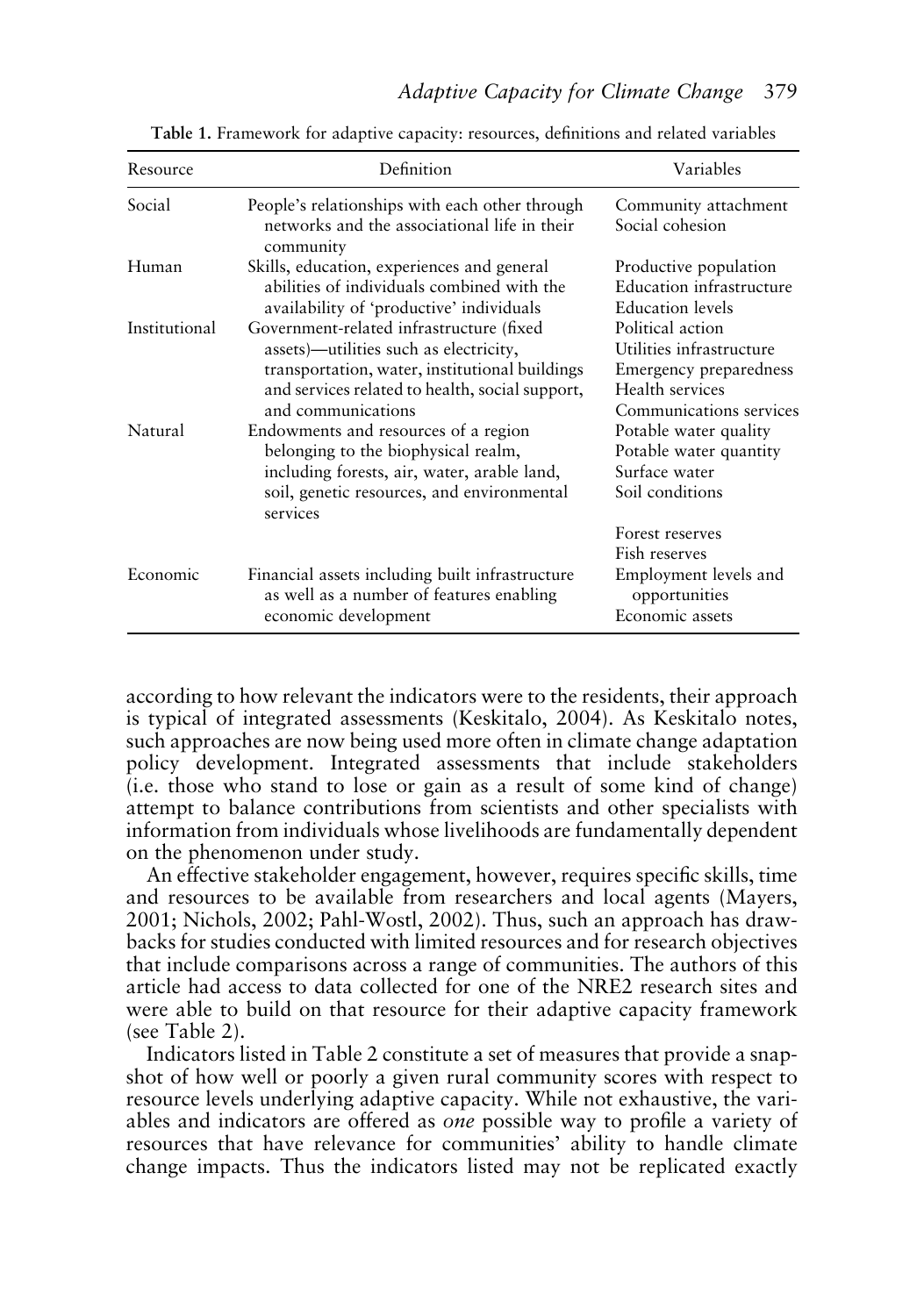| Resource      | Variable                        | Indicator                                 |
|---------------|---------------------------------|-------------------------------------------|
| Social        | Community attachment            | Buckner scale                             |
|               | Social cohesion                 | Trends in mobility rates                  |
|               |                                 | Number of community events                |
| Human         | Productive population           | Trends in dependency ratios               |
|               | <b>Education</b> infrastructure | School/institutional availability measure |
|               | <b>Education</b> levels         | Trends in years of schooling completed    |
| Institutional | Political action                | Elected representation                    |
|               | Utilities infrastructure        | Age and condition                         |
|               | Emergency preparedness          | Number of programmes available            |
|               | Health services                 | Services available                        |
|               | Communications services         | Availability of local radio/TV/ARES       |
| Natural       | Potable water quality           | Frequency of contamination                |
|               | Potable water quantity          | Frequency of shortage measure             |
|               | Surface water                   | Quality/quantity assessment               |
|               | Soil conditions                 | Percentage of class 1 land                |
|               |                                 | Erosion/quality measure                   |
|               | Forest reserve                  | Diversity/age measure                     |
|               | Fish reserves                   | Quality/quantity measure                  |
| Economic      | Employment levels and           | Trends in job diversity                   |
|               | opportunities                   | Trends in employment rates                |
|               | Economic assets                 | Trends in income level                    |
|               |                                 | Trends in home ownership rates            |
|               |                                 | Local business ownership rates            |

Table 2. Framework for adaptive capacity with possible indicators

for other rural community studies, although the logic behind their choice can. It is assumed that researchers working in the field of community capacity could take the framework and approach presented here and modify them to suit the communities and resources available to them.

# Methods

As Table 2 implies, sources for the indicator measurement may vary from those readily available as secondary data (for example from Statistics Canada), to primary data collected as an integral part of projects conducted under NRE2. In the latter case, some of the information was gathered from key informants in the sites through interviews and reviewing published site reports. Differences in types of data collected for each indicator have to be resolved to make results comparable. For example dependency ratios rely on quantitative data while assessing utilities infrastructure requires qualitative data. To achieve some commonality, initial assessments for each indicator were transformed into scores based on a Likert scale  $(0-10)$ . Details on how researchers arrived at Likert scores for each indicator are available in the Appendix. In general, the extremes of 10 and 0 were applied, respectively, to the most and least desirable conditions regarding capacity. Situations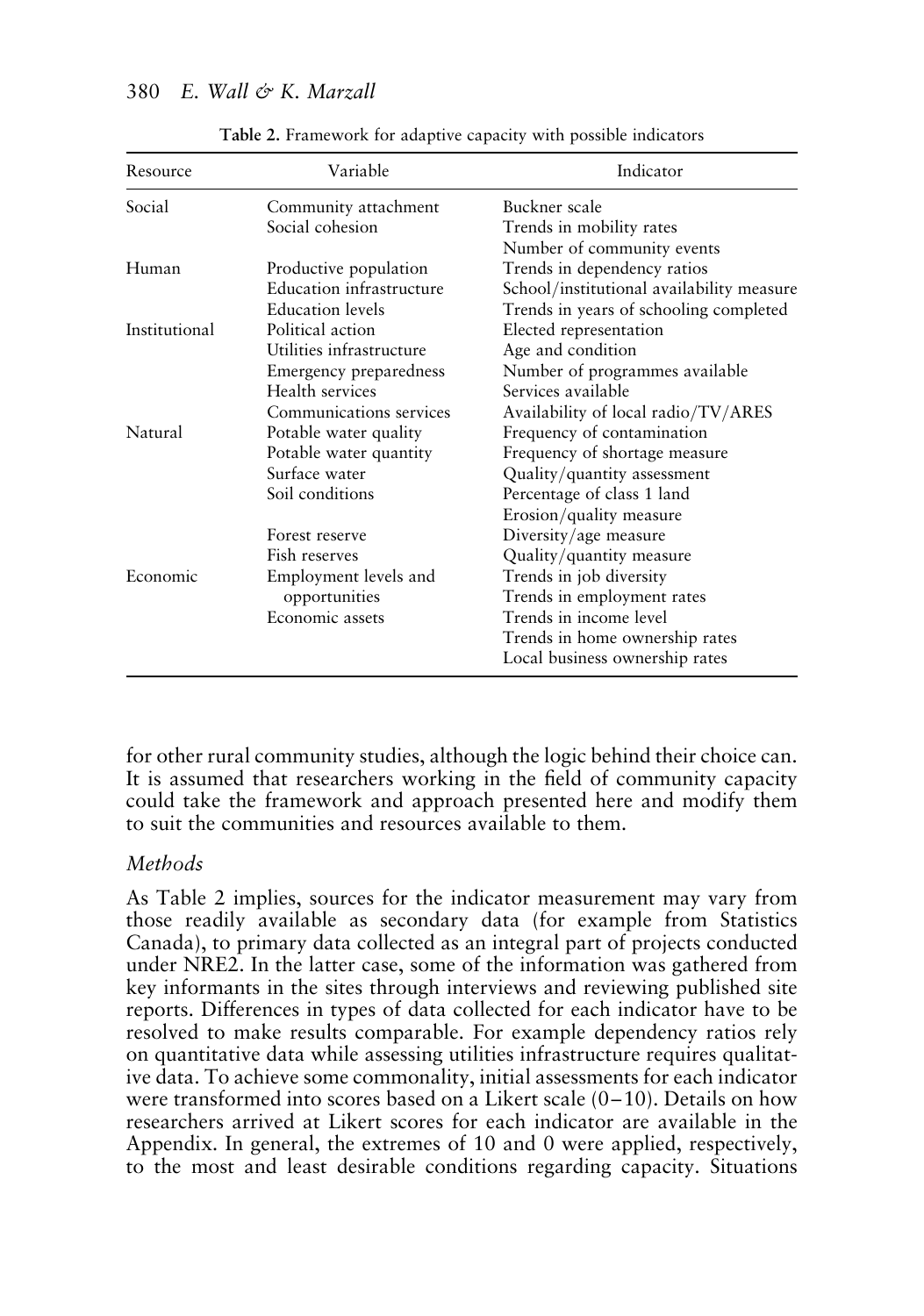

Figure 1. Amoeba profile of resource levels underlying adaptive capacity for climate change.

falling in between the two extremes were scored accordingly. In cases involving qualitative data, decisions regarding the scores were based on the researchers' judgment and experience in the community.

Using a common metric such as a Likert score also allows the results to be represented graphically in 'amoeba' profiles (see Figure 1). The term 'amoeba'<sup>2</sup> has been used for displaying output from profiling exercises for environmental, economic and human health assessments (Smit et al., 1998). Amoeba profiles are in essence vector diagrams, created with radar charts (Connell & Wall, 2004). Other terms for summarizing results in this manner are 'sustainability polygons' (Steiner et al., 2000) and, in the case of human health indicators, 'wellness appraisal index graph' (Dever, 1991).

#### Social Resources

Social resources exist in relationships between and among individuals, groups and organizations within (and without) a community. The importance of social networks during times of stress is well established for both communication and facilitating collective action (Oliver-Smith, 1996; Scheffer et al., 2002; Adger, 2003).

In terms of climate- and weather-related events with damaging impacts, communities with strong social resources are in a good position to handle related challenges. Recent studies confirm this statement. For instance, during a severe ice storm in eastern Canada (1998), the fire chief for the city of Kingston (badly affected by the ice storm) remarked, 'I think the success of what we got through and how we got through this was people helping people, as much, and in some cases more than, emergency services' (quoted in Purcell & Fyfe, 1998). Likewise, in British Columbia, after the disastrous season of forest fires in 2003, the role of social networks and attachment were noted as fundamental to efforts for restoring community amenities (Stuart, 2004).

Two variables are used to represent the level of social resources existing in a community. Community attachment relies on averaging scores from the Buckner scale of cohesion and includes psychological sense of community, attraction to community, and neighbourly behaviour, based on Wilkinson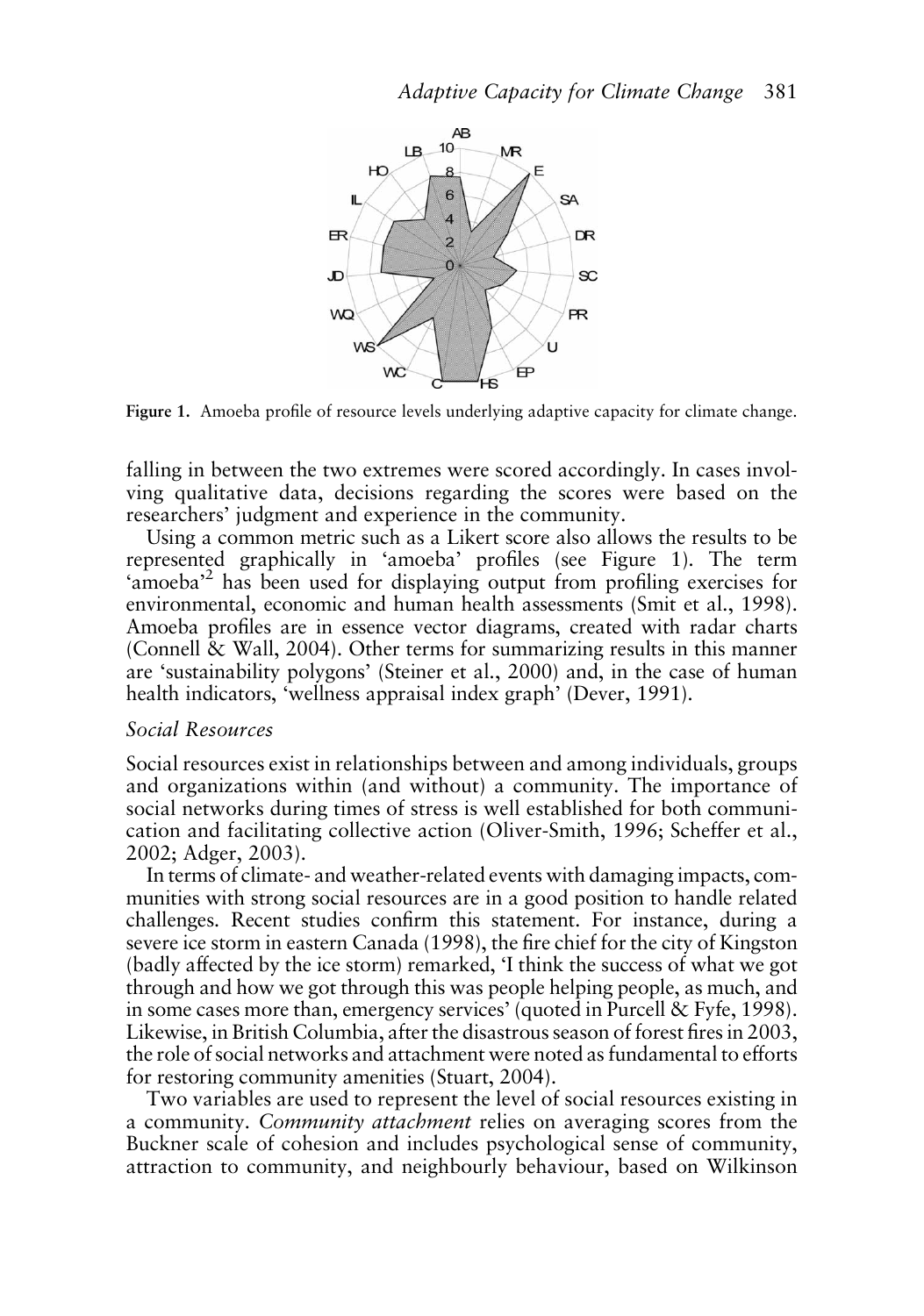(submitted). The implicit understanding is that the stronger the attachment, the greater the social resource. Researchers also consider social resources in terms of social cohesion and use measures reflecting trends in mobility rates for assessing how cohesive a given community may be. In this case, it is argued that communities with high turnover rates create environments where it is more difficult to form strong social networks compared with those where the population is stable (Government of Canada, 2003). Also considered important for developing social cohesion is the number of community events held, since these provide opportunities for residents to meet, socialize and strengthen their relationships.

# Human Resources

Human resources encompass the collective skills, knowledge and life experience of individuals within a community as well as their level of physical capability (Yohe & Tol, 2002; International Institute for Sustainable Development [IIDS], 2003). The greater the human resources available, the more likely it is that people will be able to respond to risks, challenges and opportunities facing their communities. With respect to climate- and weather-related impacts, those communities with educated populations capable of 'productive' activity may have a better chance of acting on climate risk management strategies, coping with severe weather events and seeking out potential benefits from altered conditions.

An important aspect of human resource levels is the distribution of population according to age. Relatively speaking, having a smaller rather than a larger *productive population* (defined as residents of 'working age') may be problematic for climate change adaptation. In some cases younger and older individuals are limited with respect to income and information that might be needed for climate change adaptation; they also may place additional demands on the 'working' population, thereby reducing the latter's time and energy available for dealing with stresses affecting the community (Downing et al., 2001). In the event of a hazardous weather event (for example, an extended heatwave), older and younger individuals may suffer disproportionately and thereby weaken overall community resilience (Lemmen & Warren, 2004).

Indicators for human resources include those related to education infrastructure (school availability in or close to the community) and *education level* (years of schooling completed). The opportunity to attend an educational institution enhances one's chances for increasing knowledge and therefore one's ability to appreciate and prepare for future situations such as climate change impacts. At the same time, the institutions themselves may support different learning processes (schools, universities, research centres) that provide additional impetus for enhancing skills and knowledge (Adger, 2003).

# Institutional Resources

Institutions exist as both formal and informal entities, and are significant for the general planning of a community (Smithers & Smit, 1997; Streets &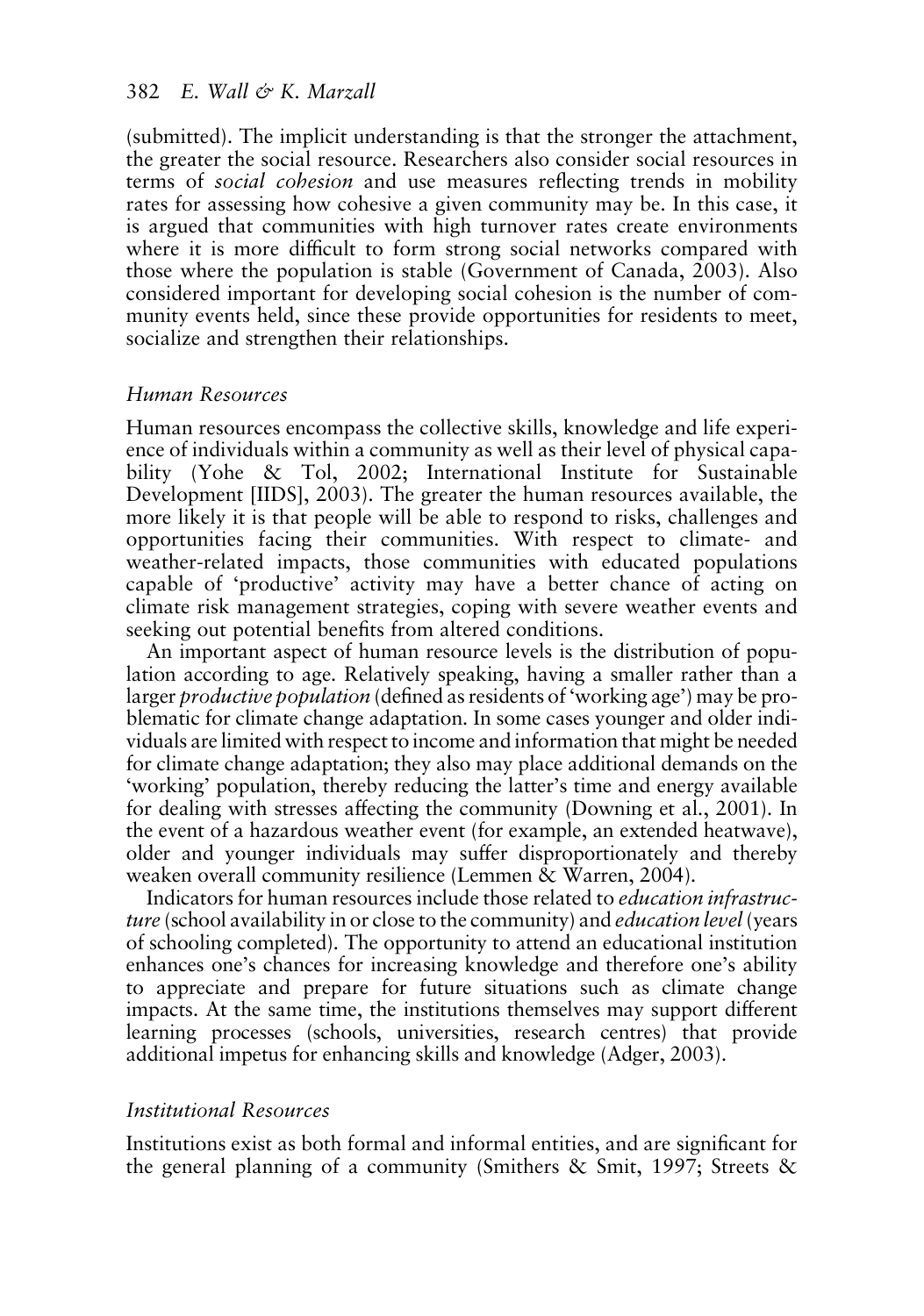Glantz, 2000; Handmer, 2003). The very capacity of social groups to act in their collective interest depends on the quality of the formal institutions under which they reside (Woolcock & Narayan, 2000; Adger, 2003). The role of institutions in determining adaptive capacity for climate change is widely recognized (Willems & Baumert, 2003) and subject to a variety of conceptualizations. Ivey et al. (2004) use qualitative assessments and focus on institutional arrangements for managing climate-related risks associated with water quantity. Their concern is with understanding whether representatives of government agencies involved in risk management are aware of their roles and responsibilities, have sufficient support to take necessary action and are able to work with local agencies responsible for implementing desired changes.

The research underlying this article treated institutional resources in broad terms and developed a range of quantitative indicators including: political connections, material conditions for utilities, emergency preparedness, and the availability of health and communication services found in a community. The first is an assessment of the potential for getting *political action* directed at the community of interest. Docherty (1997) notes that, although the significance for local service appears to be more of an issue in the United States, Canadian political representatives are keenly aware of its importance, especially in rural ridings. Markland (1998) refers to lobbying for projects, grants or contracts for the constituency as 'allocative responsiveness' and identifies it as one of many obligations political representatives can have. For the research reported on in this article, the authors make the assumption that, having elected representatives belonging to the party in power will be beneficial to the community in terms of its ability to gain access to state initiatives and programmes. In terms of climate change impacts, these might include: flood control measures, irrigation projects, coastal protection and/or alternative employment opportunities.

A second aspect of institutional resources is some assessment of utilities infrastructure (water, electricity and transportation). In Canadian municipalities responsibility for such infrastructure is in the domain of various levels of governments. Some assessment of the current condition for such infrastructure is relevant to understanding potential negative impacts from climate and weather stress (Hersh & Wernstedt, 2002). If such infrastructure has been built and maintained to standards that will withstand future climate and weather stress then the community is in a better position than one where such assets are in poor condition.

Also important is a third factor, the level of a community's emergency preparedness (often the responsibility of institutionally based programmes and policies). Future climate and weather conditions include those that may lead to an increasein various types of disaster (forest fires, flooding, the spread of infectious diseases). Because of recent challenges in Canada from natural disasters and human health issues 'emergency preparedness planning' has become a priority and the federal government now has a new department, Public Safety and Emergency Preparedness Canada (PSEPC) (Government of Canada, 2005).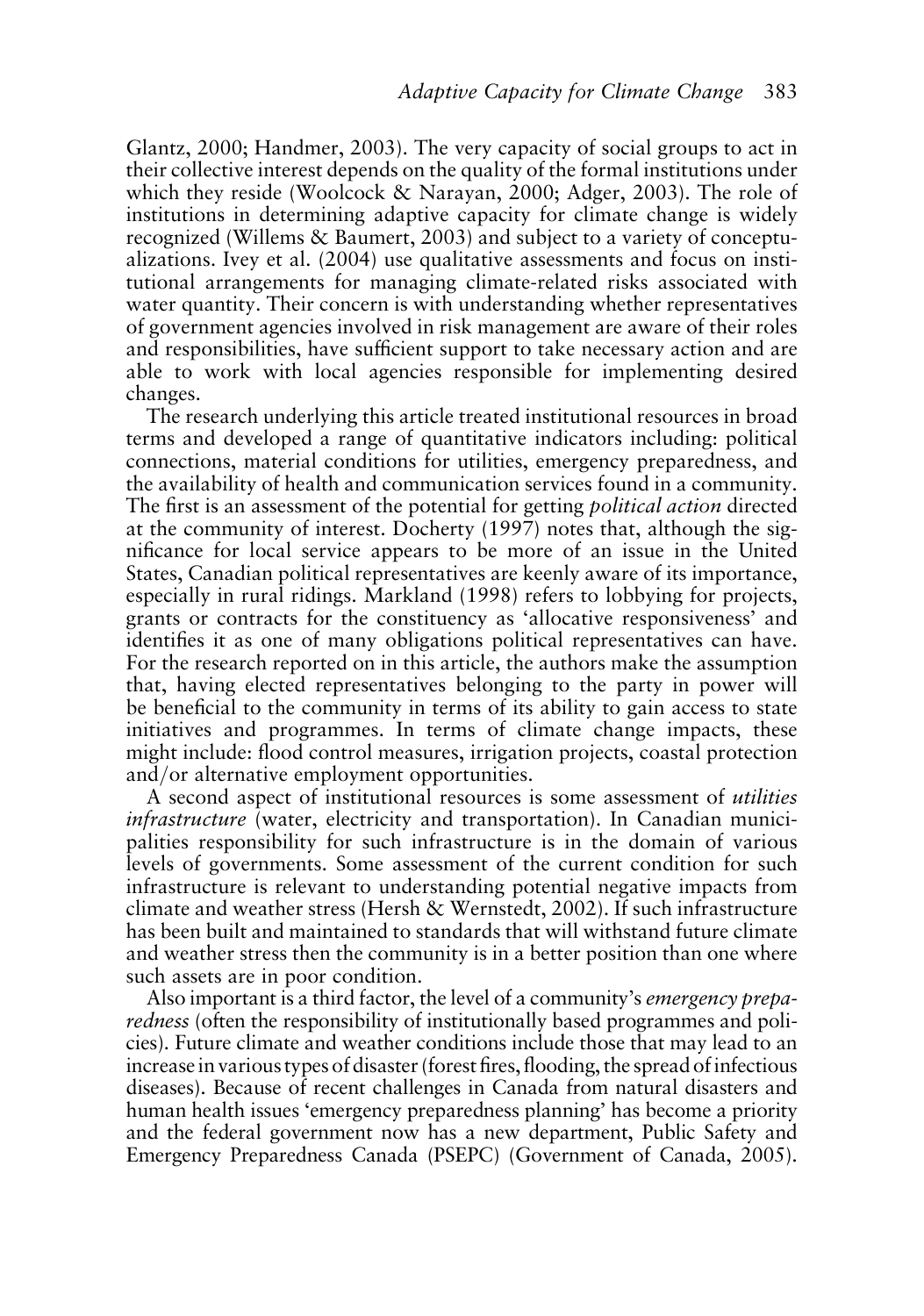Communities that have implemented emergency planning will be in a better position to deal with climate change impacts than those that have not.

Related to emergency preparedness is a fourth issue, namely the availability of public *health services*. If and when climate-change-related health concerns appear (for instance, new infectious diseases, emotional stress from experiencing storm damage, and ill-effects from increased smog and heat), a community with well-established health and medical facilities will be in a good position to deal with the resulting challenges. A fifth institutional aspect that is important for handling climate change impacts is the level of communications services and their capacity to disseminate important information in a number of ways (Purcell & Fyfe, 1998). During the ice storm in eastern Canada (1998) the volunteer activity of the Amateur Radio Emergency Service (ARES) was invaluable (Samsom, 1998). The ARES could make connections when normal communications means did not work. They have developed a network of contacts with hurricane, cyclone and other weather links, together with the major official emergency services, that allows them to contribute to emergency action, especially in rural and remote communities (ARES, 2004a; 2004b).

#### Natural Resources

Given rural communities' historic connection to a natural resource base, it has become axiomatic to define sustainability in terms of the presence of sufficient natural resources to support present and future human settlement (Millennium Ecosystem Assessment, 2005). Not only are there immediate needs for clean air and water but there are also requirements for a substantial resource base to support related economic activity (for example, forestry, fisheries, agriculture and tourism). As well, natural resources provide amenities for enhancing quality of life related to aesthetic appeal and proximity to the natural world (Gunderson, 2000; Berkes & Jolly, 2001; Mendis et al., 2003).

At the present time, climate change is credited with having impacts on many types of natural resources and therefore negatively affecting many rural and remote communities. In Canada, changes in the arctic ice conditions, extreme variability and extended drought in the prairie regions, and extreme weather events across the country have all been related to climate change (Lemmen & Warren, 2004). Natural resources are implicated in each of these examples. Ice conditions affect the movement of caribou and polar bear populations; some prairie farmers have had to disband their family operations due to impossible growing conditions for several consecutive years; and some coastal communities face substantial property damage and disturbance in their fishing activity.

Measuring natural resources for a community is challenging for a number of reasons, including determining which natural resources should be assessed and finding appropriate indicators for the resource levels. Several natural resources are considered in Table 2 to offer a range of possible variables and indicators that could be chosen for a specific community study on adaptive capacity for climate change. Not all of them would be used for one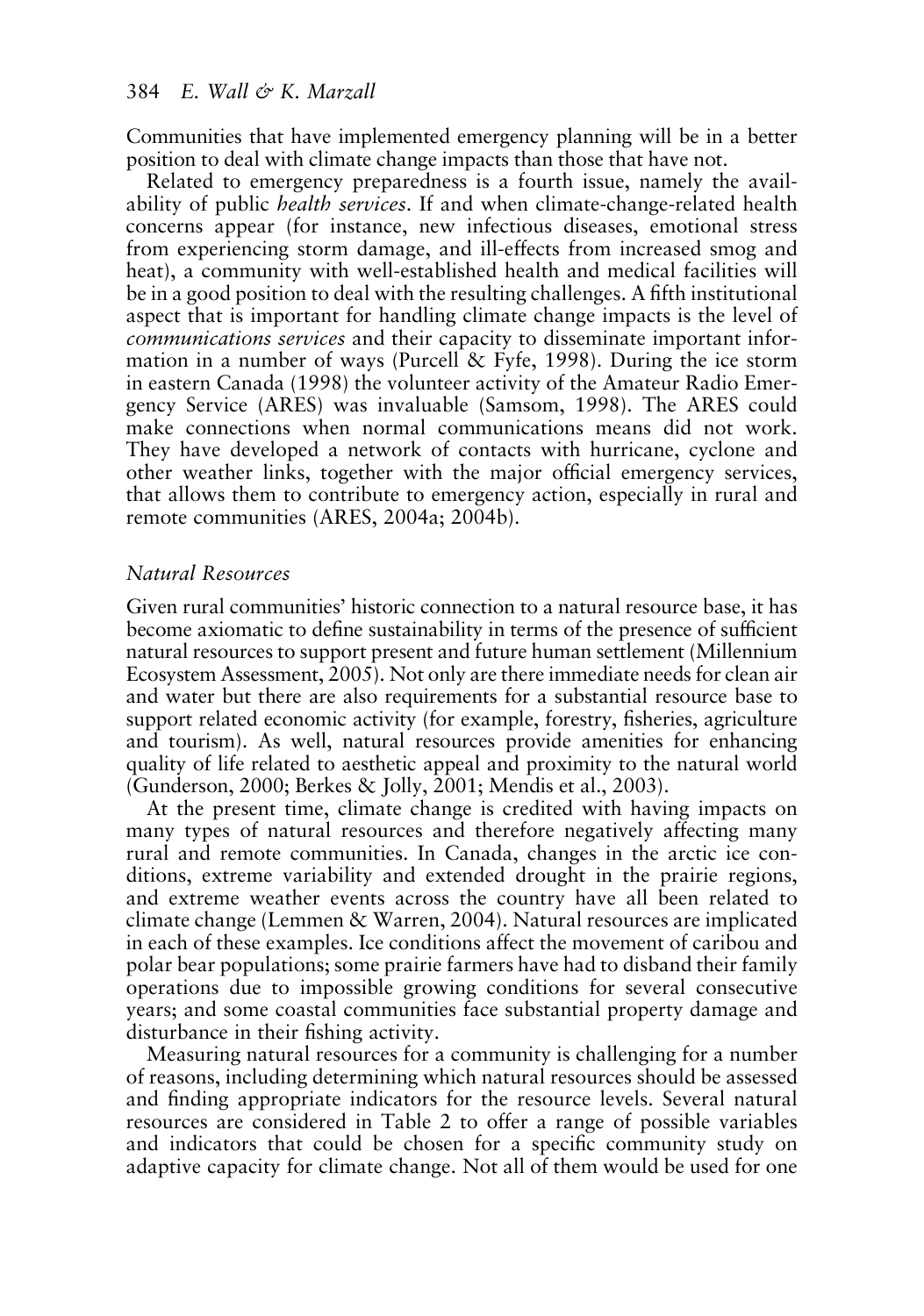community. The exception is water, since all communities need to have a secure water source for human settlement. Thus *potable water* might be assessed in terms of *quality* (trends in the number of contamination incidents) and *quantity* (trends in the number of times shortages have existed).

Beyond the universal need for clean water, other natural resource indicators used will depend on the dominant industry in the rural community studied. For instance, in addition to water used for personal and industrial needs, some communities rely on the amenities provided from *surface* water (lakes, streams, rivers, oceans) for their tourist industry (sport, recreation, leisure and aesthetics). Likewise agricultural communities are reliant on soil conditions (perhaps measured in terms of percentage of high-quality soil and lack of erosion). Forest-based communities depend on a healthy *reserve* of trees and fishing communities rely on ample, well-managed fish stocks. Appropriate indicators for the latter two types of natural resources would have to be developed for their adaptive capacity assessments.

#### Economic Resources

Economic resources in communities are among the most frequently studied elements of community capacity and sustainability. They are implicated in climate change issues in several ways. If *employment levels* show increasing trends then it is more likely that residents will have some financial resources to draw upon should a climate or weather event disturb income generation. Residents with secure jobs may be able to invest in preventive and adaptive strategies and perhaps withstand periods of financial hardship more easily than those with no reserves. Likewise, a diversity of employment opportu*nities* indicates more choice for individuals should their jobs be adversely affected by climate and weather conditions. However, if community employment is largely dependent on one resource base, the chances of adapting by moving to another sector are limited.

Adaptation to climate change is enhanced when individuals have increasing economic assets. If trends indicate rising income levels and home ownership rates then a community's residents will be better prepared for economic stress related to a climate or weather impact (such as a reduction in tourism related to fish habitat disappearing with climate-induced changes in lakes and rivers). As well, the economic assets in community business enterprises are more likely to benefit the residents if ownership is local than if it is not. Such resources may facilitate the recovery from external damaging impacts in a number of ways.

#### Applying the Adaptive Capacity Framework

Researchers applied the adaptive capacity framework to a rural community site in central Canada (with the pseudonym of Herrington) using primary and secondary data sources. Herrington is a community with a population of approximately 1500 and serves as a service centre for agricultural operations in the surrounding settlements while building its tourism potential. Herrington has the look of a typical rural village in central Canada, situated on a main road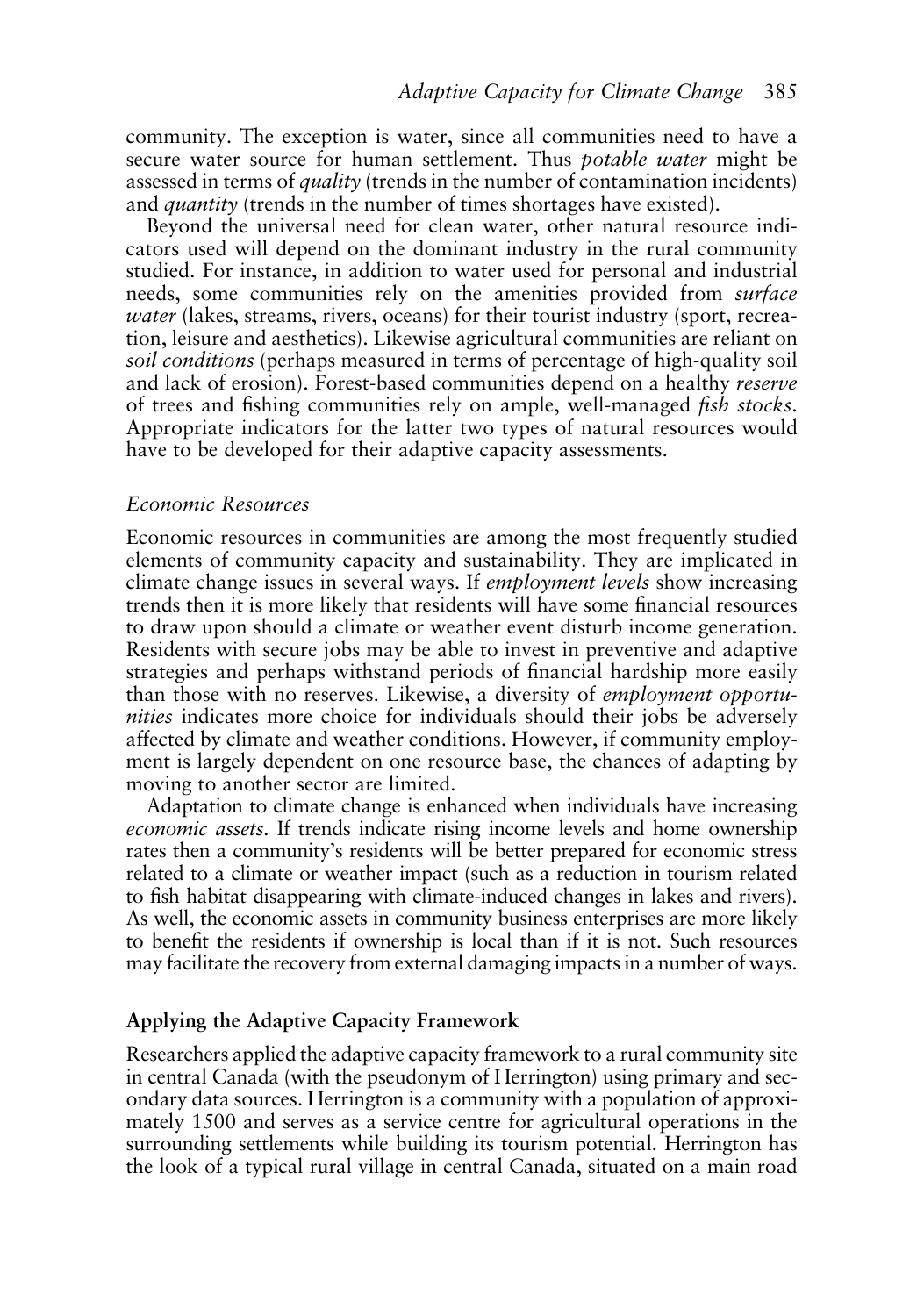with an attractive landscape featuring rolling hills, rocks, lakes and wetlands. Its manufacturing and service industries continue to change with pressures from both global and local developments and conditions. Recent attempts to build a tourism economy include joining forces with neighbouring villages and hamlets to market the region as a desirable vacation destination.

As in many central Canadian rural communities, a river runs through Herrington; it provided a power source and transportation route in the past. Today the river's contribution is more aesthetic although there is some discussion of its potential for generating electricity. Because the village is within easy commuting distance to larger urban centres, it is a challenge to maintain viable retail outlets in Herrington. Most residents travel outside the community for work, shopping and other services. The loss of some government offices, community schools and industrial firms presents continuing challenges for Herrington. As well, there are concerns regarding pollution levels in ground and surface water that have resulted from mine sites close to the community but no longer operational. Despite (or perhaps because of) these stresses, there is a strong sense of pride in the community and a number of very active organizations.

It is conceivable that climate change could have several impacts on future biophysical and socioeconomic conditions in Herrington. What adaptive capacity does the community have to deal with such impacts? This question needs to be addressed in two parts. First, climate change projections and their possible effects on the region including Herrington are presented. Second, the results from applying the adaptive capacity framework to Herrington are discussed in light of the potential impacts.

#### Climate Change Projections for Herrington

Climate change scenarios have been generated for southern Ontario. Projections for the 21st century include a  $3-8^{\circ}$ C average annual warming, leading to fewer weeks of snow, a longer growing season, less moisture in the soil and an increase in the frequency and severity of droughts and other extreme weather events. As a result there may be more days when heat stress and air pollution adversely affect people's health. There may also be substantial changes to aquatic ecosystems and alterations to wetlands. Water levels in the Great Lakes could decline to record lows by the latter part of the 21st century, affecting conditions in neighbouring communities (Canada Country Study, 1998).

Given Herrington's proximity to Lake Ontario (approximately 50 km), projected conditions for the Great Lakes Basin are of particular interest. According to Kling et al. (2003), southern Ontario's climate is projected to become warmer and probably drier during the 21st century, especially in the summer. By 2030, summer in the region may resemble that currently found in upstate New York. Further changes by 2095 could be more extreme, as summer conditions might become more like those today in Virginia. The Great Lakes Regional Assessment (Andresen et al., 2000) portrays a similar picture, noting that future climate in southern Ontario may have fewer cold air outbreaks and less lake-effect snow in winter,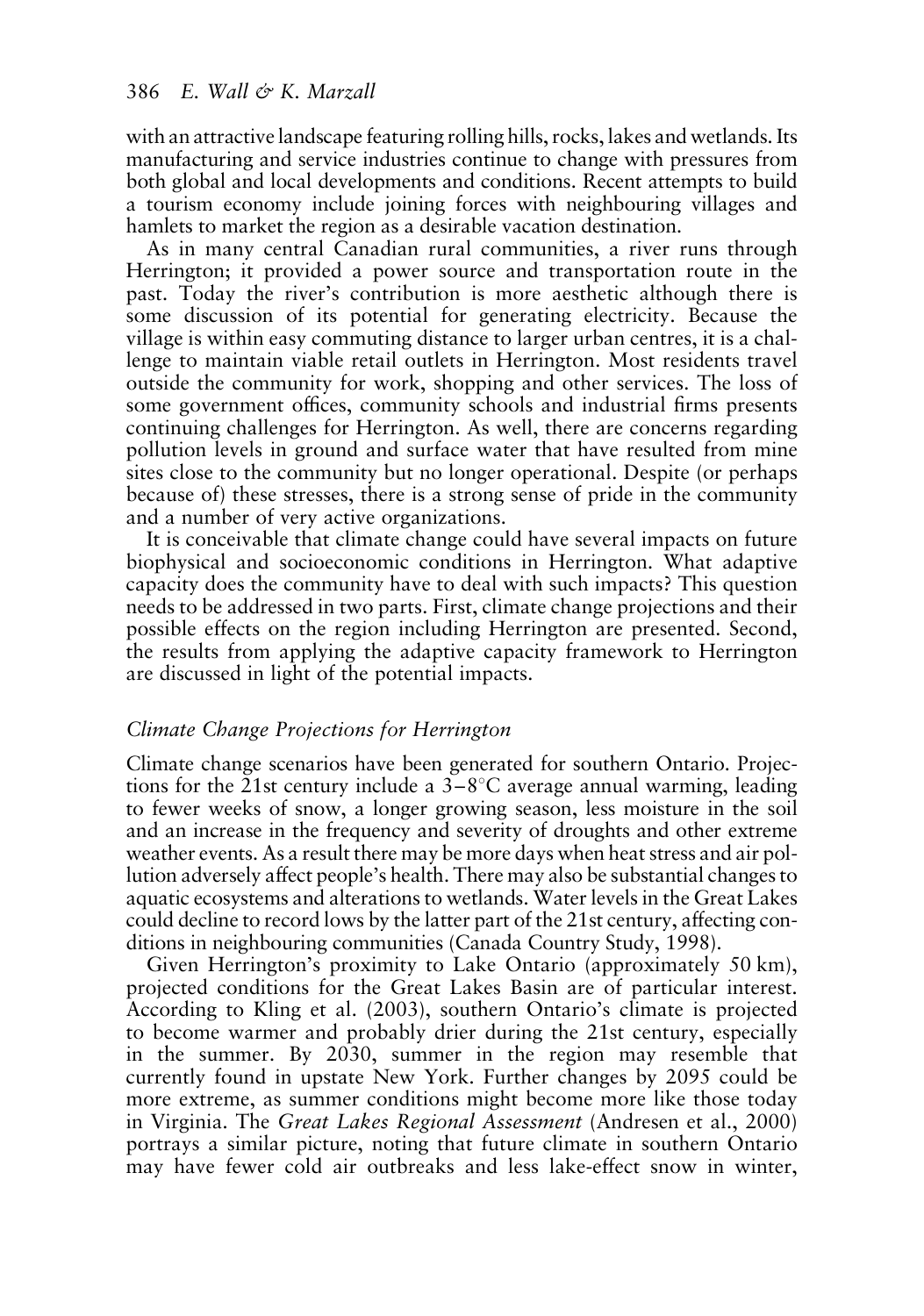combined with warmer summers and more chances of extreme precipitation events, although 'average' conditions may be drier.

Possible impacts from these projected conditions include a variety of challenges and some opportunities including:

- . A warmer climate and longer frost-free seasons may permit the spread of new diseases from warmer climates, such as Lyme disease, malaria and West Nile virus. This could lead to problems for community health and vulnerable populations.
- . Droughts and reduced ice cover may increase evaporation and cause surface water levels to decline, thereby affecting tourist/recreational activity as well the effectiveness of water and sewage treatment.
- . Bridges, roads and buildings may come under more stress related to flooding, washouts and increased temperature extremes.
- . There could be some agricultural benefits from longer growing seasons and warmer temperatures but these may be offset by moisture stress and increased diseases and pests.
- . With extended droughts, forests may suffer from various impacts related to dry conditions, such as increased pests and more frequent fires.

# Herrington's Adaptive Capacity

The adaptive capacity framework described in Table 2 was populated with data from Herrington (see Table 3) and forms the basis for an amoeba to show the results (see Figure 1).

Table 3 summarizes the indicator scores for the five types of resources and reflects the fact that Herrington scores above 5 out of 10 on approximately half of them. The community appears to be in a relatively strong position in terms of its social resource levels. The exception is mobility rates, which are substantial, thereby lessening the chances for social cohesion. Otherwise, one would expect a strong community response to an extreme weather event such as a flood or prolonged heatwave that might harm the community's infrastructure and/or vulnerable populations. Human resources are less robust, especially with respect to dependency ratios. Herrington's working age residents might be over-burdened with the demands of the young and elderly when responding to the effects from weather conditions that result in new infectious diseases and/or damaged infrastructure.

According to the data, some institutional resources are in very good shape (namely health services availability and communications). This bodes well for dealing with health impacts related to adverse climate and weather conditions and for communicating information regarding responses to hazards resulting from extreme weather events. However, only water-related utilities (which are in need of upgrading) were included for this aspect of institutional resources.<sup>3</sup> A more complete assessment of other utilities and infrastructure would improve the assessment presented here. Natural resources also have some challenges in this community given substantial pollution threats to water sources from earlier mining activity in nearby areas. This could present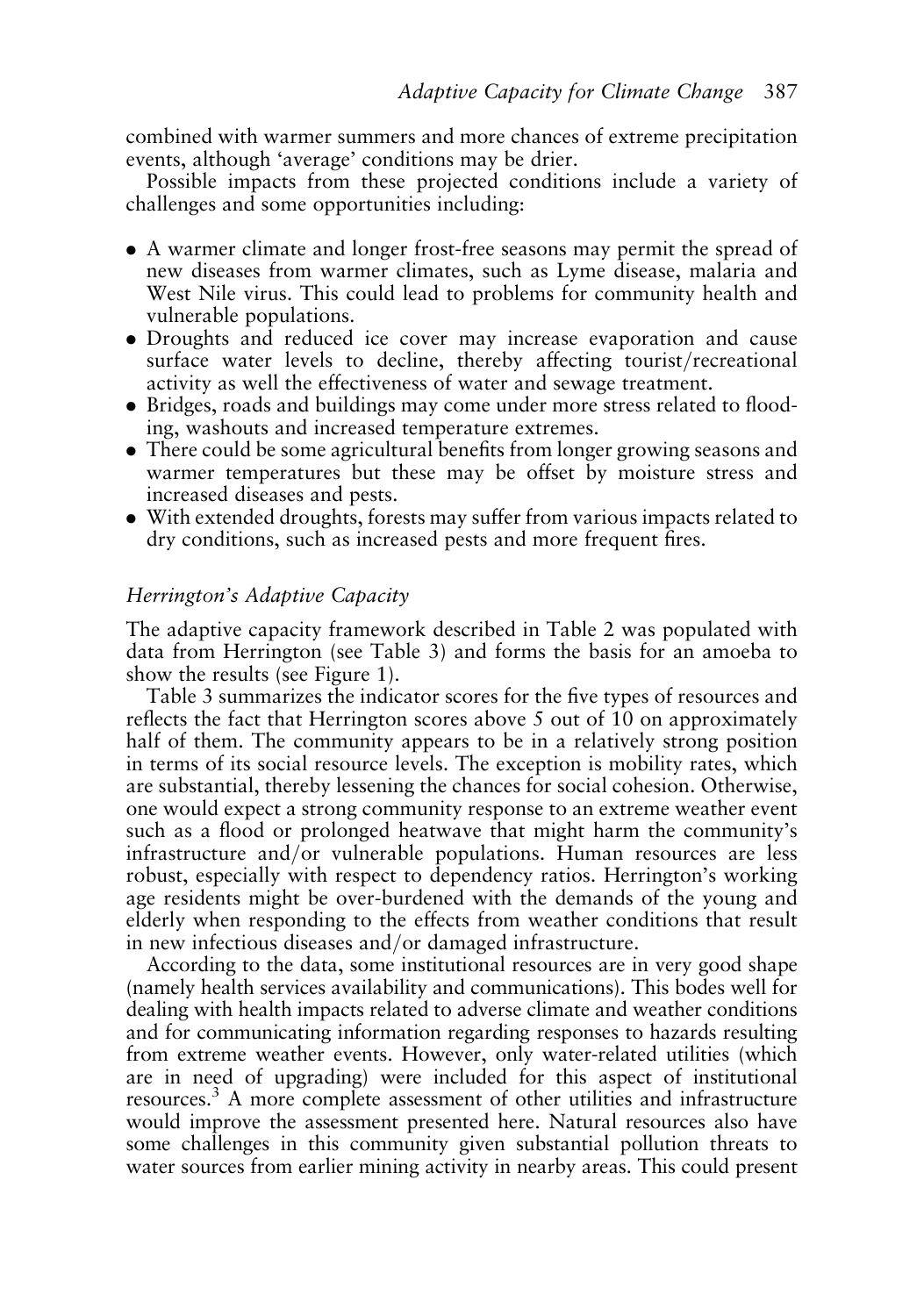| Resource        | Indicator                                                                                                       | Score<br>Code  |                |
|-----------------|-----------------------------------------------------------------------------------------------------------------|----------------|----------------|
|                 |                                                                                                                 |                |                |
| Social          | Averaged Buckner score (psychological<br>sense of community; attraction to<br>community; neighbourly behaviour) | AB             | 7.5            |
|                 | Mobility rates                                                                                                  | <b>MR</b>      | 3              |
|                 | Number of community events                                                                                      | E.             | 10             |
| Human           | School availability measure                                                                                     | SA.            | 5              |
|                 | Dependency ratio (trends)                                                                                       | DR.            | $\mathfrak{Z}$ |
|                 | Years of schooling completed (trends)                                                                           | SC             | 5              |
| Institutional   | Political representation                                                                                        | PR             | 4              |
|                 | Age and condition of utilities                                                                                  | U              | 3              |
|                 | Emergency/disaster relief programmes<br>availability                                                            | EP             | 6              |
|                 | Health services availability                                                                                    | <b>HS</b>      | 10             |
|                 | Radio/TV/ARES                                                                                                   | $\mathcal{C}$  | 10             |
| Natural (water) | Frequency of contamination                                                                                      | <b>WC</b>      | 5              |
|                 | Frequency of shortage                                                                                           | WS             | 10             |
|                 | Quality/quantity assessment                                                                                     | WQ.            | 2.5            |
| Economic        | Job diversity (trends)                                                                                          | JD             | 7              |
|                 | Employment rates (trends)                                                                                       | ER             | 7              |
|                 | Income level (trends)                                                                                           | $\Pi$ .        | 7              |
|                 | Home ownership (trends)                                                                                         | H <sub>O</sub> | 5              |
|                 | Local business ownership                                                                                        | LB             | 8              |

Table 3. Assessment of Herrington resources

problems under climate change conditions where the extremes of flooding/ washouts and droughts are both possible. Economically, Herrington is in a reasonable position to withstand stress from job loss related to climate or weather conditions and the need for financial resources for rebuilding or sustaining livelihoods should a weather event create problems.

The amoeba profile (portrayed in Figure 1) provides an alternative method for depicting the data and may be useful for engaging community residents, who can see at a glance their overall resource assessment underpinning their adaptive capacity for climate change. If there is interest in a community, these amoebas could be created for past and future years, thereby providing the basis for a visual comparison over time and a quick and relatively straightforward indication of whether things are improving or not. As well, comparisons with other communities in the region or across a wider territory could be made effectively if they all had amoeba profiles. Such assessments might be useful for provincial or state governments interested in regional variation in adaptive capacity.

# Conclusion

This article began by noting that, despite the need for progress, little has been accomplished regarding the development and implementation of adaptation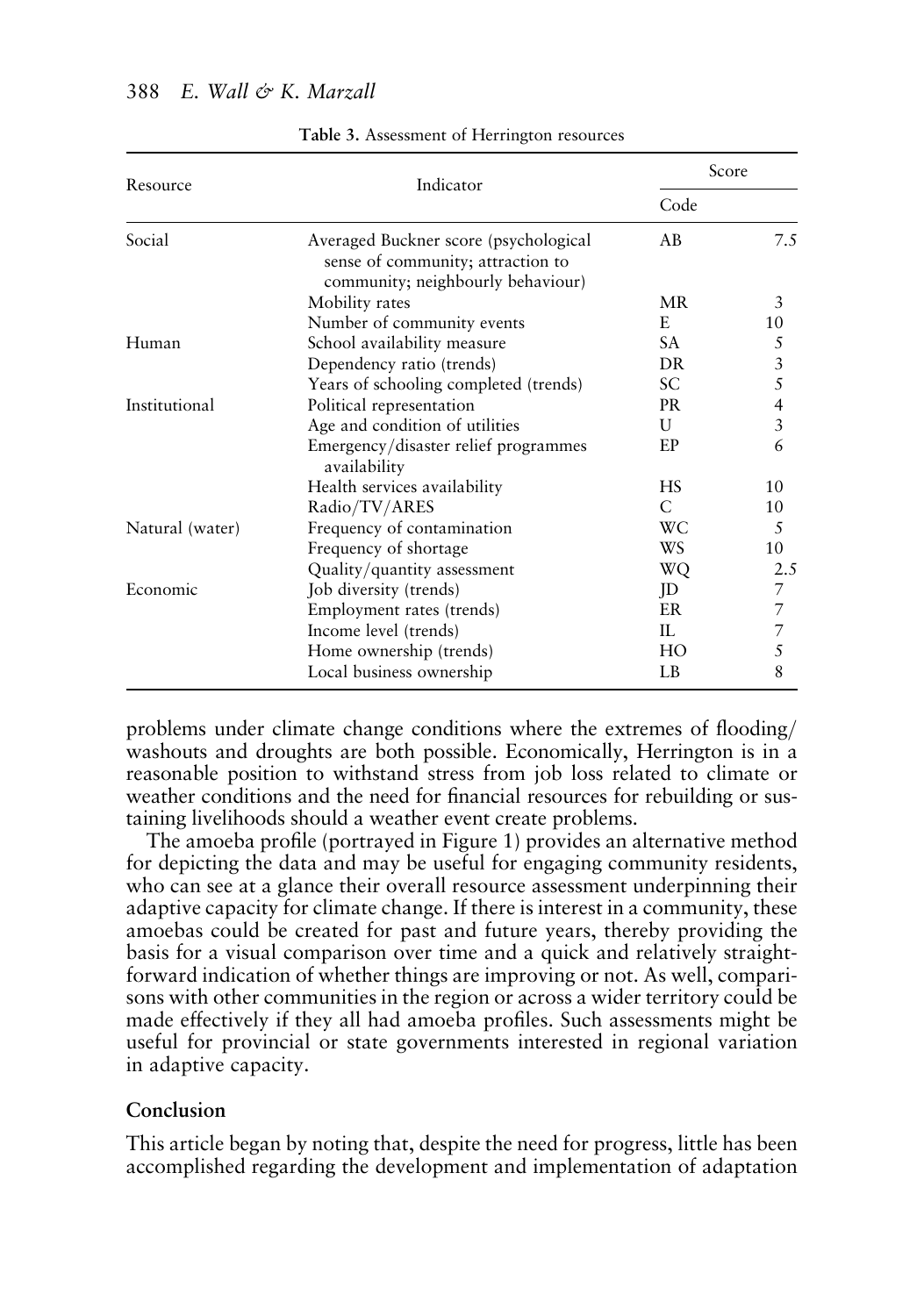strategies for the impacts of climate change. A discussion then followed in which the resource elements of adaptive capacity and a framework for defining and assessing those resources were presented. An additional feature is the use of amoeba profiles for depicting the results from applying the framework so that stakeholders, including policymakers and researchers, can see fairly quickly where adaptive capacity might be strong or lagging.

Among the objectives of the article are raising awareness about climate change adaptation issues and demonstrating how the topic is closely aligned with work on community capacity, sustainability and resilience. The framework and amoeba profiling exercise are offered as one way to achieve those objectives with the added aim of encouraging researchers to improve their methods and therefore the quality of results. Thus both those interested in community capacity and those dealing with community responses to climate change can benefit from the discussion.

The variables and indicators used in the adaptive capacity framework were selected based on literature reviews and data availability. Researchers adopting this framework for assessing community capacity in the future could make improvements in the thoroughness of their assessments if they had access to larger, reliable data sets. There are no limits to the number of variables and indicators that can be included in the structure offered here. It is possible, and might be preferable for some, to generate a framework and amoeba for each of the five resources, thereby providing a much more detailed examination of a community's adaptive capacity. Hypothetically there is no shortage of indicators; realistically it is problematic to find ones that can be quantified and included in the profiles.

Although the adaptive capacity framework presented here is quantitative, it is not necessary to use numeric measurements to achieve reliable assessments. Generating a more qualitative version of the framework requires a different approach, one that would involve stakeholders more directly and at the formative stage of research process. In this case, community residents would join researchers in determining the resources that underlie their community capacity and agree on a slate of indicators that reflect resource levels. Instead of Likert scores, they might prefer to use high –medium–low designations based on their experience in and knowledge of the community. The results could still be portrayed in a version of the adaptive capacity framework and amoeba presented here. In fact, it would be interesting to compare a quantitative assessment based on numeric, 'objective' data with a more qualitative assessment based on individual perceptions.

Using the framework and amoeba profiles to communicate findings to researchers and community residents has always been highly successful. The results presented here were made available to some residents of Herrington in a 2004 public meeting. They expressed keen interest in the description of their community, especially the findings on water quality, since there are sensitivities about having a community labelled as below standard. Otherwise, the residents did not appear too concerned about what the capacity assessment might mean for future climate change but were more intrigued about how well or poorly their community appeared to outsiders.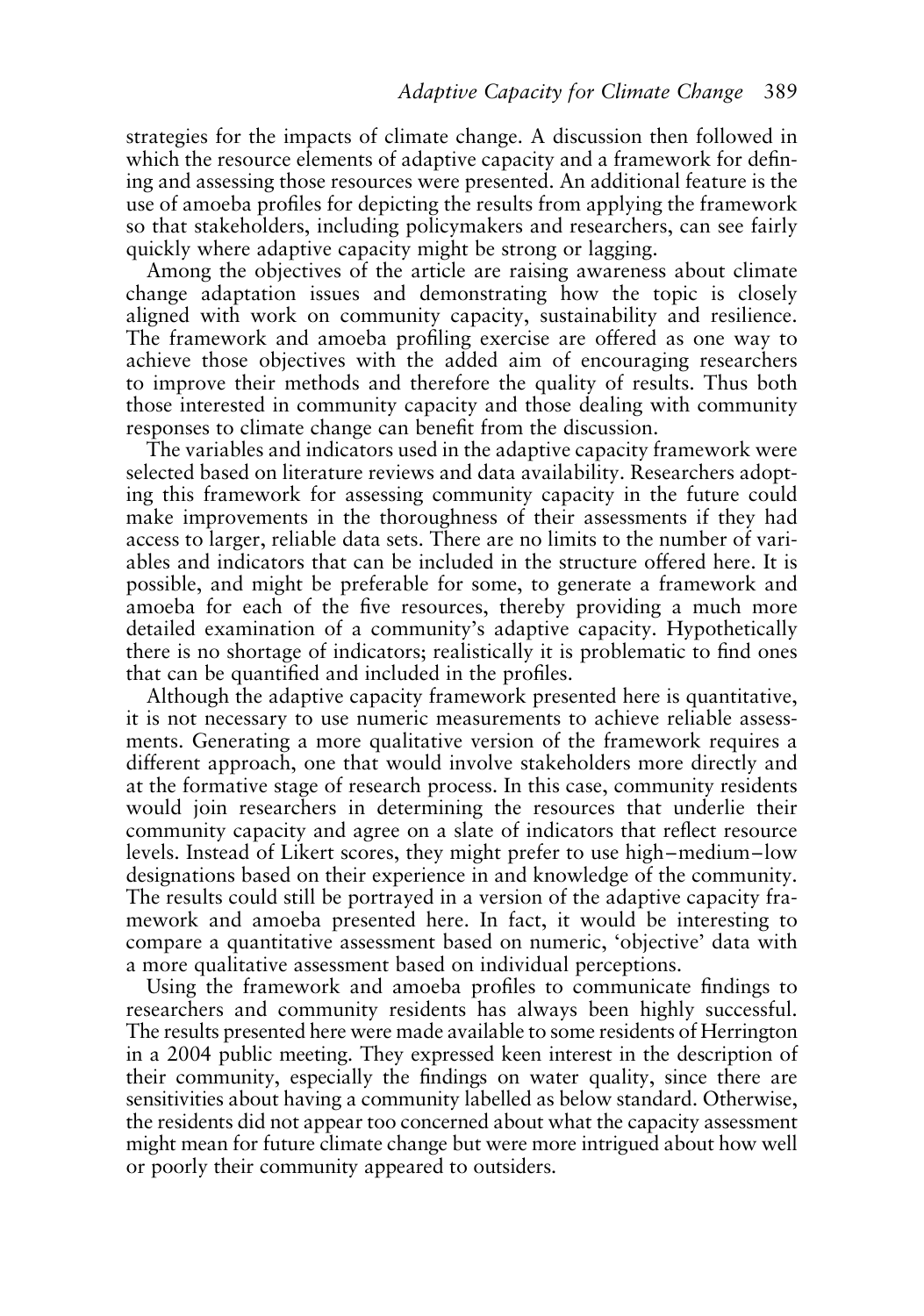# $390$  E. Wall & K. Marzall

From the reaction of Herrington residents (among other attendees at the meeting), the amoeba profile conveys results in an appealing and readily understandable form. It is possible to use the amoeba as a tangible focal point for discussing next steps while in other instances it can be used as a baseline to measure future progress. Whether the issue is adaptive capacity for climate change or some other aspect of community sustainability and capacity, the approach will support many possible applications and uses. It is valuable for a number of different groups including researchers striving to understand forces and factors underlying community capacity, government agents challenged with assisting in community capacity building, policy analysts seeking comparative assessments among different communities and regions and individual residents working to sustain themselves and their communities.

#### Acknowledgements

We gratefully acknowledge the support we have received from the Social Science and Humanities Research Council (SSHRC). This includes a Major Collaborative Grant under their Strategic Research Program on Social Cohesion (829-1999-1016) and a Collaborative Research Grant within their Initiative on the New Economy (512-2002-1016). In addition we appreciate the information and resources provided through the Canadian Climate Impacts and Adaptation Research Network (C-CIARN).

#### **Notes**

- [1] The New Rural Economy Project Phase 2 (NRE2) is a research and education programme studying rural Canada since 1998. It is a collaborative undertaking bringing together rural people, researchers, policy analysts, the business community and government agencies at all levels to identify and address vital rural issues. It is conducted at the national level with historical and statistical data analysis, and at the local level with case studies involving community and household surveys. The NRE's mandate has been extended through 2006 with the help of a major grant from the Initiative on the New Economy Program (INE) of the Social Sciences and Humanities Research Council of Canada. For more information on the NRE, visit <http://nre.concordia.ca/nre2.htm>.
- [2] The irregularity of the overall shape and the fact that it can change from year to year (if repeated assessments are completed) has led to calling this form of graphing an 'amoeba' approach (ten Brink, 1991).
- [3] Data on the state of roads, bridges and electrical infrastructure were not readily attainable so could not be included in this assessment.

#### References

- Adger, W. N. (2003) Social aspects of adaptive capacity, in: J. B. Smith, R. J. T. Klein & S. Huq (Eds) Climate Change, Adaptive Capacity and Development (London, Imperial College Press).
- Adger, W. N., Brooks, N., Kelly, M., Bentham, S. & Eriksen, S. (2004) New Indicators of vulnerability and adaptive capacity. Tyndall Centre Technical Report 7, <http://www.tyndall.ac.uk/research/ theme3/final\_reports/it1\_11.pdf> (accessed 10 January 2005).
- Allman, L., Fleming, P. & Wallace, A. (2004) The progress of English and Welsh local authorities in addressing climate change, Local Environment, 9(3), pp. 271 –283.
- Andresen, J., Alagarswamy, G., Stead, D., Cheng, H. & Sea, B. (2000) Preparing for a changing climate: The potential consequences of climate variability and change in the Great Lakes region (agriculture). Great Lakes regional assessment. <http://www.geo.msu.edu/glra/assessment/assessment.html> (accessed 25 May 2004).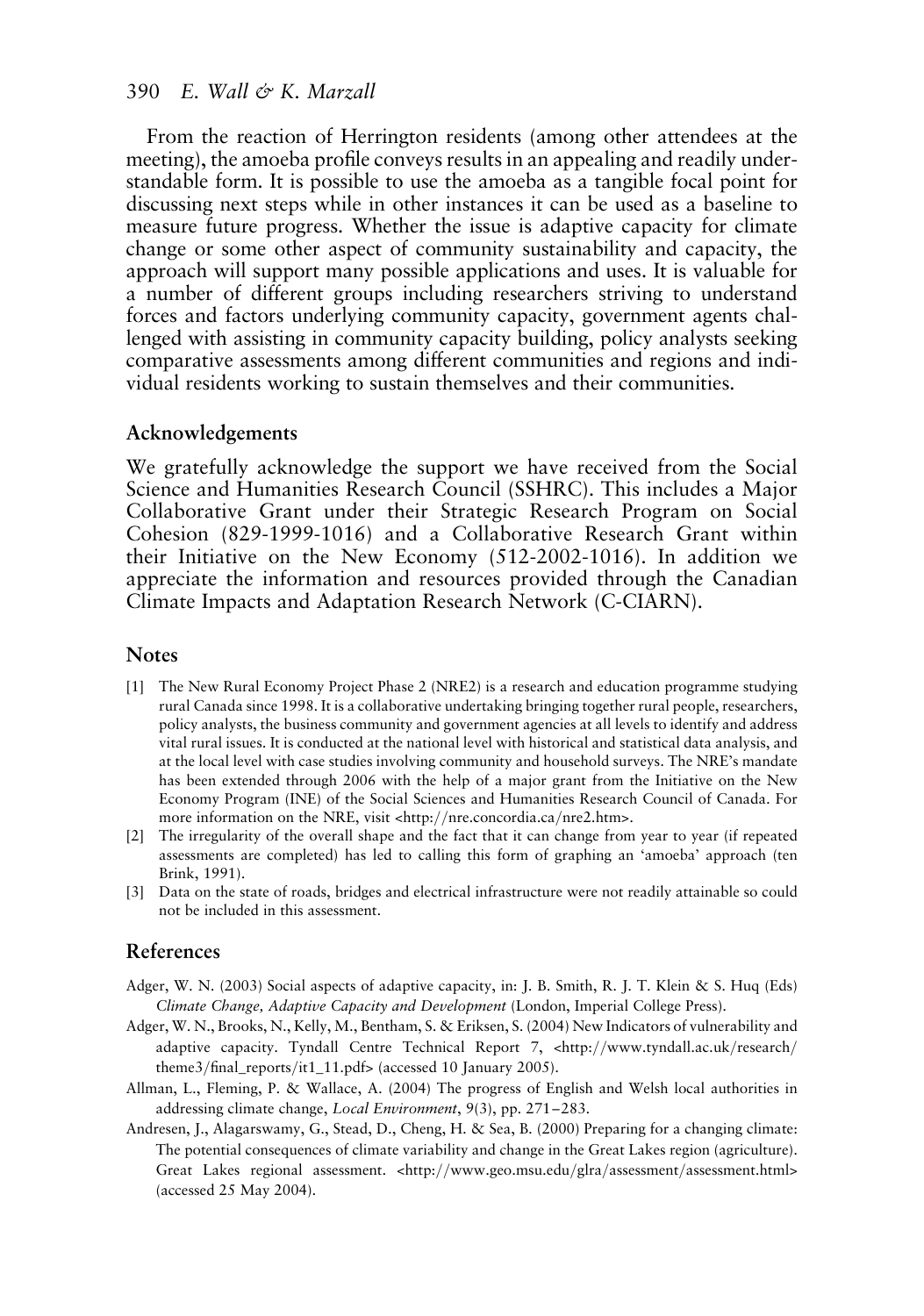- ARES (2004a) ARES Ontario—what is ARES? <http://www.racaresontario.ca/public/about.php> (accessed 13 July 2004).
- ARES (2004b) Amateur radio disaster services—when all normal means of communication fail! <http:// www.ares.org> (accessed 13 July 2004).
- Belliveau, S., Smit, B. & Bradshaw, B. (submitted) Multiple exposures and dynamic vulnerability: evidence from the grape and wine industry in the Okanagan Valley, Canada, Global Environmental Change.
- Berkes, F. & Jolly, D. (2001) Adapting to climate change: social –ecological resilience in a Canadian western arctic community, Conservation Ecology, 5(2), p. 18.
- Bradshaw, B., Dolan, H. & Smit, B. (2004) Farm-level adaptation to climatic variability and change: crop diversification in the Canadian prairies, Climatic Change, 67, pp. 119–141.
- Bryant, C. R., Smit, B., Brklacich, M., Johnston, T., Smithers, J., Chiotti, Q. & Singh, B. (2000) Adaptation in Canadian agriculture to climatic variability and change, Climatic Change, 45, pp. 181 –201.
- Burton, I., Huq, B. Lim, Pilifosova, O. & Schipper, E. L. (2002) From impacts assessment to adaptation priorities: the shaping of adaptation policy, Climate Policy, 2, pp. 145–159.
- Canada Country Study (1998) Ontario region, <http://www.climatechange.gc.ca/english/publications/ ccs/#ontario> (accessed 25 May 2004)/.
- Chaskin, R. (2001) Building community capacity: a definitional framework and case studies form a comprehensive community initiative, Urban Affairs Review, 36(3), pp. 291-323.
- Clark, W. C., Jäger, J., Corell, R., Kasperson, R., McCarthy, J. J., Cash, D., Cohen, S. J., Desanker, P., Dickson, N. M., Epstein, P., Guston, D. H., Hall, J. M., Jaeger, C., Janetos, A., Leary, N., Levy, M. A., Luers, A., MacCracken, M., Melillo, J., Moss, R., Nigg, J. M., Parry, M. L., Parson, E. A., Ribot, J. C., Schellnhuber, H.-J., Schrag, D. P., Seielstad, G. A., Shea, E., Vogel, C. & Wilbanks, T. J. (2000) Assessing Vulnerability to Global Environmental Risks (Cambridge, MA, Harvard University, John F. Kennedy School of Government).
- Connell, D. J. & Wall, E. (2004) Profiling economic capacity, Journal of Extension, 42(4), <http:// www.joe.org/joe/2004august/a2.shtml> (accessed 25 July 2005).
- Davidson, D. J., Williamson, T. & Parkins, J. R. (2003) Understanding climate change risk and vulnerability in northern forest-based communities, Canadian Journal of Forest Research, 33, pp. 2252–2261.
- Dessai, S. & Hulme, M. (2004) Does climate adaptation policy need probabilities? Climate Policy, 4, pp. 107 –128.
- Dever, G. E. A. (1991) Community Health Analysis: Global Awareness at the Local Level (Gaithersburg, Maryland, Aspen).
- Docherty, D. (1997) Mr Smith Goes to Ottawa: Life in the House of Commons (Vancouver, UBC Press).
- Downing, T. E., Butterfield, R., Cohen, S., Huq, S., Moss, R., Rahman, A., Sokana, Y. & Stephen, L. (2001) Vulnerability Indices: Climate Change Impacts and Adaptation (Nairobi, UNEP).
- Easterling, W. E., Hurd, B. & Smith, J. (2004) Coping with global climate change: the role of adaptation in the United States. Paper prepared for the Pew Center on Global Climate Change, <http://www. pewclimate.org/docUploads/Adaptation%2Epdf> (accessed 8 July 2004).
- Government of Canada (2003) Inclusion for all: a Canadian roadmap to social cohesion, <http://canada. justice.gc.ca/en/ps/rs/rep/comsocohe.pdf> (accessed 25 May 2004).
- Government of Canada (2005) Critical infrastructure protection and emergency preparedness, <http:// www.ocipep.gc.ca/whoweare/index\_e.asp> (accessed 15 January 2005).
- Gunderson, L. H. (2000) Ecological resilience—in theory and application, Annual Review of Ecological Systematics, 31, pp. 425–439.
- Handmer, J. (2003) Adaptive capacity: what does it mean in the context of natural hazards? in: J. B. Smith, R. J. T. Klein & S. Huq (Eds) Climate Change, Adaptive Capacity and Development (London, Imperial College Press).
- Hersh, R. & Wernstedt, K. (2002) Gauging the vulnerability of local water systems to extreme events, Journal of Environmental Planning and Management, 45(3), pp. 341–361.
- IIDS (2003) Livelihoods and climate change, <http://www.iisd.org/pdf/2003/natres\_livelihoods\_cc.pdf> (accessed 19 March 2004).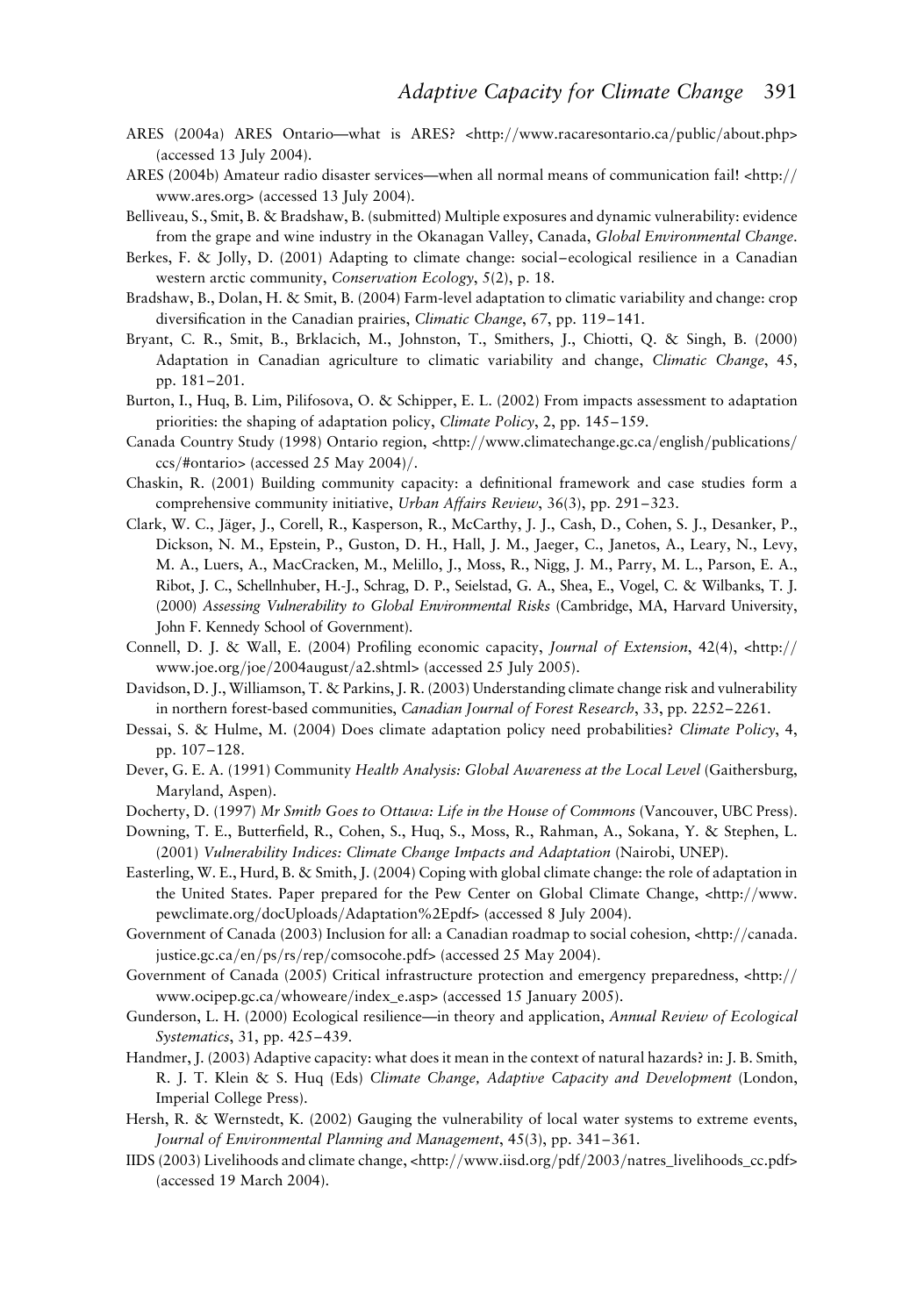# 392 E. Wall & K. Marzall

- Ileka, J.-W., Goodfellow, C., MacGregor, R. & Zang, A. (2004) Assessing vulnerability of agriculture in Canadian prairies—the health challenge. Paper presented at the workshop Understanding the Nexus of Health, Social, and Economic Impacts of Climate Change on Canadians, 30 November to 1 December, Ottawa.
- IRIS (2005) The sustainability report. York University, <http://www.sustreport.org/> (accessed 25 July 2005).
- Ivey, J., Smithers, J., de Loë, R. C. & Kreutzwiser, R. D. (2004) Community capacity for adaptation to climate-induced water shortages: linking institutional complexity and local actors, *Environmental* Management, 33(1), pp. 36–47.
- Kandlikar, M. & Risbey, J. (2000) Agricultural impacts of change: if adaptation is the answer, what is the question? Climatic Change, 45, pp. 529–539.
- Keskitalo, E. C. H. (2004) A framework for multi-level stakeholder studies in response to global change, Local Environment, 9(5), pp. 425–435.
- Klein, R. J. T. (2002) Adaptation to climate change: mopping whilst the tap is running? Paper presented at 2nd annual meeting of the European Meteorological Society, 14–15 November, Brussels, <http:// www.emetsoc.org/EMS2/abstract\_klein.html> (accessed 25 May 2004).
- Kling, G., Hayhoe, K., Johnson, L., Magnuson, J., Polasky, S., Robinson, S., Shuter, B., Wander, M., Wuebbles, D. & Zak, D. (2003) Confronting Climate Change in the Great Lakes Region (Washington, DC, Union of Concerned Scientists/Ecological Society of America).
- Lemmen, D. & Warren, F. (Eds) (2004) Human health and well-being. Climate change impacts and adaptation: a Canadian perspective. Government of Canada, <http://adaptation.nrcan.gc.ca/perspective/ summary–10\_e.asp> (accessed 15 December 2004).
- MacKendrick, N. & Parkins J. (2004) A framework for vulnerability assessment in rural and resourcebased communities. Paper presented at the workshop Understanding the Nexus of Health, Social, and Economic Impacts of Climate Change on Canadians, 30 November to 1 December, Ottawa.
- Markland, A. (1998) Electoral benefits and limitations of incumbency, Canadian Parliamentary Review, 21(4), pp. 33–36.
- Mayers, J. (2001) Stakeholder power analysis. IIED Power Tools Series #2, <http://www.iied.org/docs/ flu/Stakeholder.pdf> (accessed 3 August 2005).
- McCarthy, J. J., Canziani, O. F., Leary, N. A., Dokken, D. J. & White, K. S. (Eds) (2001) Climate Change 2001: Impacts, Adaptation, and Vulnerability (New York, Cambridge University Press/Intergovernmental Panel on Climate Change).
- Millennium Ecosystem Assessment (2005) Living beyond our means: natural assets and human well-being. United Nations, <http://www.millenniumassessment.org/en/products.aspx> (accessed 1 December 2005).
- Mendelsohn, R., Nordhaus, W. & Shaw, D. (1994) The impact of global warming on agriculture: a Ricardian analysis, American Economic Review, 84, pp. 753 –771.
- Mendis, S., Mills, S. & Yantz, J. (2003) Building Community Capacity to Adapt to Climate Change in Resource-Based Communities (Prince Albert, Saskatchewan, Prince Albert Model Forest).
- Nichols, N. (2002) Participatory program planning: including program participants and evaluators, Evaluation and Program Planning, 25(1), pp. 1 –14.
- Oliver-Smith, A. (1996) Anthropological research on hazards and disasters, Annual Review of Anthropology, 25, pp. 303–328.
- Oreskes, N. (2004) The scientific consensus on climate change, Science, 306, p. 1686.
- Pahl-Wostl, C. (2002) Participative and stakeholder-based policy design, evaluation and modelling processes, *Integrated Assessment*, 3(1), pp. 3-14.
- Pielke, R., Jr. & Sarewitz, D. (2003) Wanted scientific leadership on climate change, Perspectives, Winter, pp. 27–30.
- Purcell, M. & Fyfe, S. (1998) Lessons in Emergency Preparedness and Response: Queen's University Ice Storm'98 Study (Ottawa, Emergency Preparedness Canada).
- Scheffer, M., Westely, F., Brock, W. A. & Holmgren, M. (2002) Dynamic interaction of societies and ecosystems—linking theories from ecology, economy and sociology, in: L. H. Gunderson & C. Holling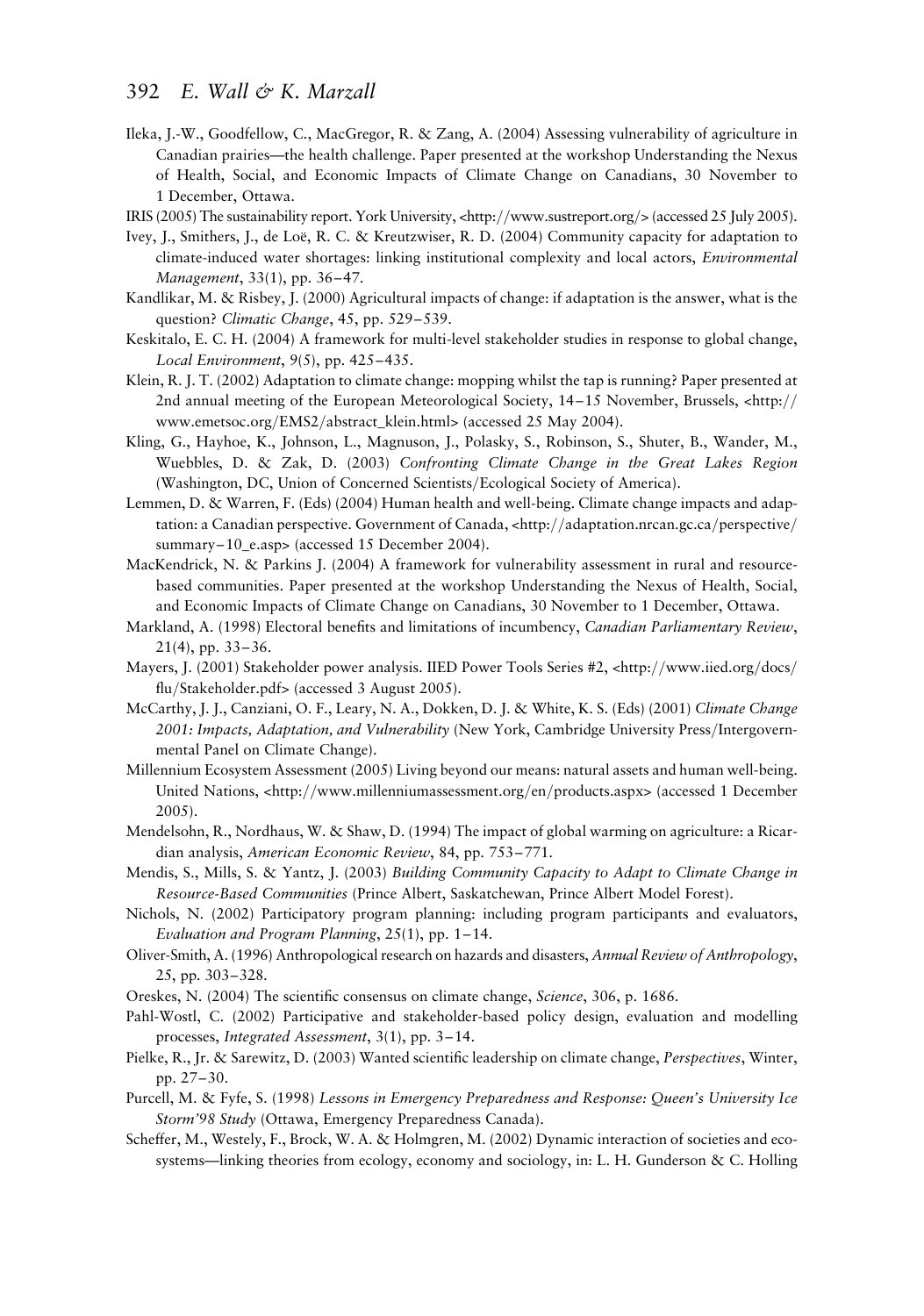(Eds) Panarchy: Understanding Transformations in Human and Natural Systems. (Washington, Island Press).

- Shackley, S. & Deanwood, R. (2002) Stakeholder perceptions of climate change impacts at the regional scale: implications for the effectiveness of regional and local responses, Journal of Environmental Planning and Management, 45 (3), pp. 381–402.
- Smit, B. & Pilifosova, O. (2001) Adaptation to climate change in the context of sustainable development and equity, in: J. J. McCarty, O. F. Canzianni, N. A. Leary, D. J. Dokken & K. S. White (Eds) Climate Change 2001: Impacts, Adaptation, and Vulnerability—Contribution of Working Group II to the Third Assessment Report of the Intergovernmental Panel on Climate Change (Cambridge, England, Cambridge University Press).
- Smit, B. & Pilifisova, O. (2003) From adaptation to adaptive capacity and vulnerability reduction, in: S. Huq, J. Smith & R. T. J. Klein (Eds) Enhancing the Capacity of Developing Countries to Adapt to Climate Change (London, Imperial College Press).
- Smit, B., Waltner-Toews, D., Rapport, D., Wall, E., Wichert, G., Gwyn, E. & Wandel, J. (1998) Agroecosystem Health Analysis and Assessment (Guelph, Ontario, University of Guelph).
- Smit, B., Burton, I., Klein, R. & Street, R. (1999) The science of adaptation: a framework for assessment, Mitigation and Adaptation Strategies for Global Change, 4, pp. 199–213.
- Smithers, J. & Smit, B. (1997). Human adaptation to climatic variability and change, Global Environmental Change, 7(2), pp. 129–146.
- SSCAF (2003) Climate Change: We Are at Risk (Ottawa).
- Steiner, K., Herweg, K. & Dumanski, J. (2000) Practical and cost-effective indicators and procedures for monitoring the impacts of rural development projects on land quality and sustainable land management, Agriculture Ecosystems & Environment, 81, pp. 147-154.
- Streets, D. G. & Glantz, M. H. (2000) Exploring the concept of climate surprise, Global Environmental Change, 10, pp. 97–107.
- Stuart, R. (2004) All fired up: restoring the Myra Canyon Trail after the Kelowna forest fires, AirLines Magazine, May, pp. 34–39.
- Ten Brink, B. (1991) The AMEOBA approach as a useful tool for establishing sustainable development, in: O. Kuik & H. Verbruggen (Eds) In Search of Indicators of Sustainable Development (Dordrecht, The Netherlands, Kluwer Academic Publishers).
- Venema, H. (2005) Prairie community resilience. Presentation at Food Security in a Changing Climate, Parallel Event for the COP 11 Meeting, Montreal, 2 December, <http://www.montreal2005.gc. ca/default.asp?lang=En&n=A074A9A6-1> (accessed 14 December 2005).
- Wall, E., Smit, B. & Wandel, J. (2004) Canadian Agri-food Sector Adaptation to Risks and Opportunities from Climate Change: A Position Paper (Guelph, Ontario, C-CIARN Agriculture, University of Guelph), <http://www.c-ciarn.uoguelph.ca/documents/PosPaper\_revisedNov.pdf> (accessed 15 December 2004).
- Wheaton, E., Wittrock, V., Kulshreshtha, S., Koshida, G., Grant, G., Chipanshi, A. & Bonsal, B. (2005) Lesson Learned from the Canadian Drought Years of 2001and 2002: Synthesis Report for Agriculture and Agri-Food Canada (Saskatchewan Research Council), <http://www.agr.gc.ca/pfra/drought/ info/11602-46E03.pdf> (accessed 25 July 2005).
- Wilkinson, D. (submitted) Demographic and community factors affecting psychological sense of community, attraction, and neighbouring in rural communities, Canadian Review of Sociology and Anthropology.
- Willems, S. & Baumert, K. (2003) Institutional capacity and climate actions. OECD International Energy Agency, <http://www.oecd.org/dataoecd/46/46/21018790.pdf> (accessed 3 August 2005).
- Woolcock, M. & Narayan, D. (2000) Social capital: implications for development theory, research and policy, World Bank Research Observer, 15, pp. 225–249.
- Yohe, G. & Tol, R. S. J. (2002) Indicators for social and economic coping capacity—moving toward a working definition of adaptive capacity, Global Environmental Change, 12, pp. 25–40.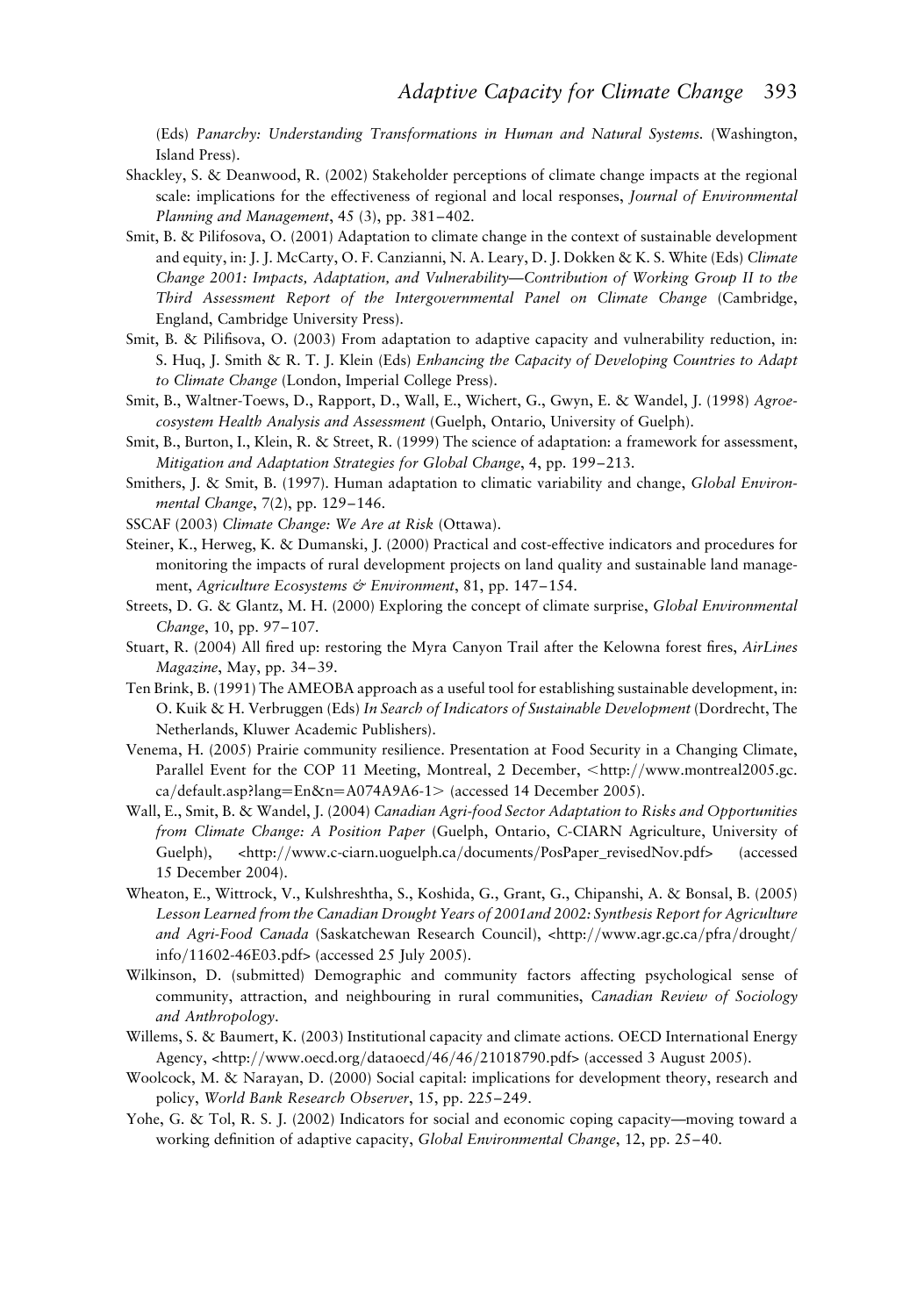| Appendix. Transforming Indicators into Likert Scores |                                                                                                                                                                                                                                      |                                                                                                                                                                                                                                                                                             |
|------------------------------------------------------|--------------------------------------------------------------------------------------------------------------------------------------------------------------------------------------------------------------------------------------|---------------------------------------------------------------------------------------------------------------------------------------------------------------------------------------------------------------------------------------------------------------------------------------------|
| Indicator                                            | Explanation and source                                                                                                                                                                                                               | Likert scoring                                                                                                                                                                                                                                                                              |
| Averaged Buckner<br>scale (AB)                       | Data available through NRE household survey results<br>(2003)                                                                                                                                                                        | No transformation needed, since it exists as a $1-10$ scale                                                                                                                                                                                                                                 |
| Trends in mobility<br>rates (MR)                     | Trends in the percentage of movers relative to the total<br>population over past 20 years (Source: Census Canada<br>1981, 1986, 1991, 1996 and 2001)                                                                                 | 10 means site MR is $\leq$ 15% and steady<br>7 means site MR is $15-25\%$ and decreasing<br>5 means site MR is $25-50\%$ and decreasing<br>3 means site MR is 25-50% and steady<br>0 means site MR is $>50\%$ and steady                                                                    |
| Number of<br>community<br>venues/events $(E)$        | Number of annual events recorded for 2004.<br>Number of annual events in site compared with the<br>average for 22 NRE sites. (Source: NRE<br>Communications Report 2004)                                                             | 10 means site $E$ is $>$ other NRE sites<br>5 means site is $=$ other NRE sites<br>0 means site E is $\lt$ other NRE sites                                                                                                                                                                  |
| Trends in dependency<br>ratios (DR)                  | Trends in dependency ratios over past 20 years.<br>DR calculated as { $\frac{9}{6}$ under 15} + $\frac{9}{6}$ over 64} / $\frac{9}{6}$<br>between 15 and 64} $\times$ 100 (Source: Census Canada<br>1981, 1986, 1991, 1996 and 2001) | 10 means site DR is 50 and stationary trend (i.e. 34–40% of<br>dependents)<br>7 means site DR is $\leq 65$ to $> 50$ and decreasing<br>5 means site DR is $< 65$ to $> 50$ and stationary<br>3 means site DR is $>65$ to $< 100$ and increasing<br>0 means site DR is $>100$ and increasing |
| School/institutional<br>availability<br>measure (SA) | Presence of educational institutions in the site (Source:<br>NRE site profiles 2003)                                                                                                                                                 | 10 means site has college $+$<br>7 means site has up to high school<br>5 means site has up to junior school<br>0 means site has no school on site                                                                                                                                           |
| Trends in years of<br>schooling<br>completed (SC)    | Trends in residents' average number of completed years<br>of schooling over past 20 years (Source: Census<br>Canada 1981, 1986, 1991, 1996 and 2001)                                                                                 | 10 means site SC is increasing<br>5 means site SC is stationary<br>0 means site SC is decreasing                                                                                                                                                                                            |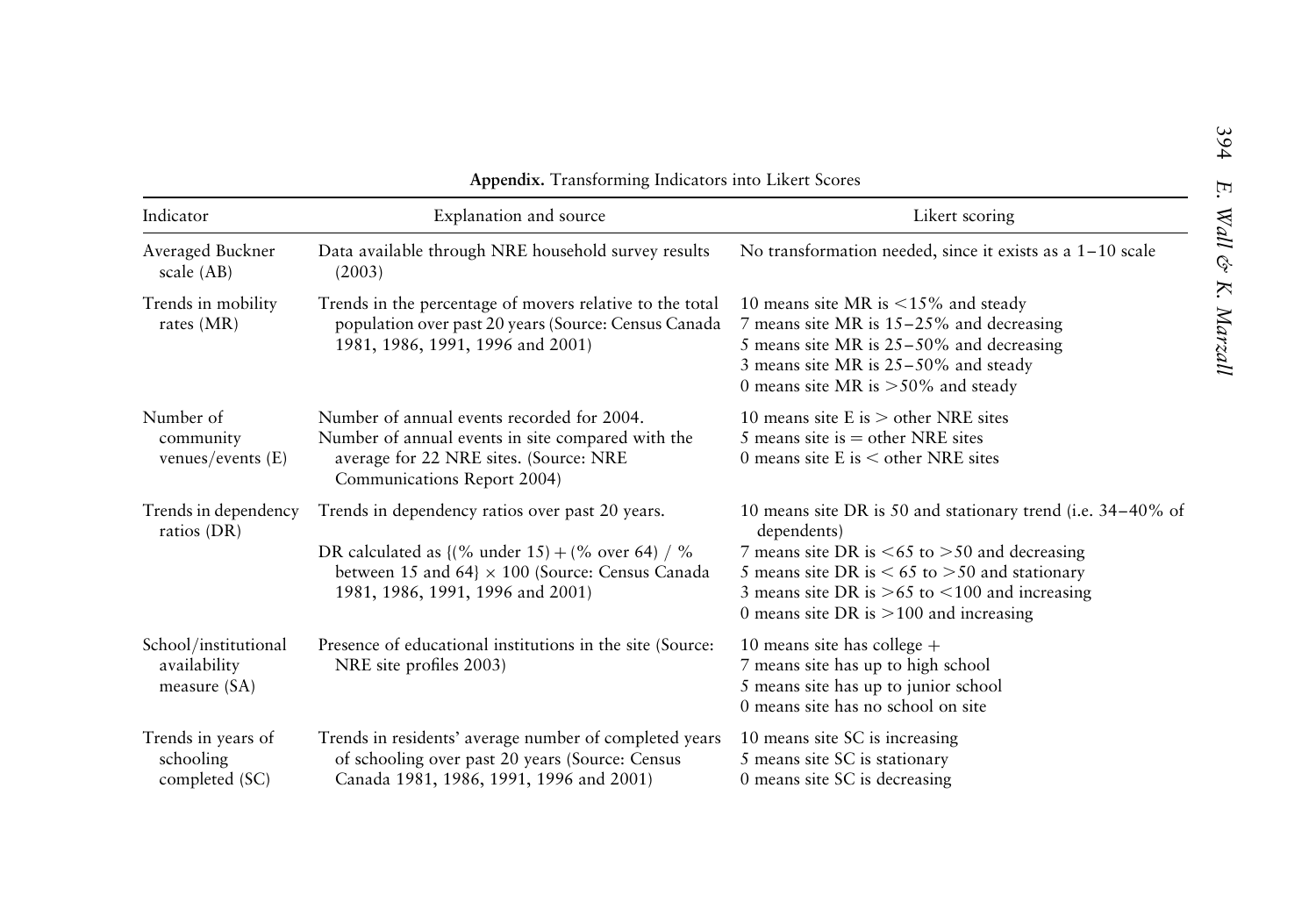| Political<br>representation (PR)                           | Political representation for the riding in federal and<br>provincial parliament in past 20 years. (Source:<br>Legislative Assembly of Ontario (2004) and<br>Government of Canada (2004) websites)                          | 10 means site has always had government<br>representation (federal and provincial)<br>0 means site has never had government representation (federal<br>and provincial level).<br>Scores between 0 and 10 reflect situations varying from either<br>extreme                                                                                                                                  |
|------------------------------------------------------------|----------------------------------------------------------------------------------------------------------------------------------------------------------------------------------------------------------------------------|---------------------------------------------------------------------------------------------------------------------------------------------------------------------------------------------------------------------------------------------------------------------------------------------------------------------------------------------------------------------------------------------|
| Age and condition<br>(water<br>and sewer utilities)<br>(U) | Estimate the condition for water and sewage treatment<br>(Source: interviews with municipal personnel<br>responsible for infrastructure)                                                                                   | 10 means site U has recent upgrading, continuous monitoring<br>7 means site has U monitored, continues to upgrade and has no<br>areas of concern<br>5 means site has U monitored, continues to upgrade and has<br>areas of concern<br>3 means site has U monitored, is not currently upgrading and<br>has some concern areas<br>0 means site has no U upgrading since original installation |
| Number of<br>emergency<br>programs available<br>(EP)       | Determine the existence of programmes/ARES (Source:<br>Primary research in site; NRE Profiles 2003)                                                                                                                        | Each of the following is scored on the basis of 10 for existence<br>and 0 for non-existence:<br>• programs in the province<br>• programs in the region<br>• programs in the site<br>• presence of ARES<br>• emergency health services<br>Score out of 10 reached by dividing total by 5                                                                                                     |
| Health services<br>available (HS)                          | Ten services were considered (hospitals, ambulance,<br>emergency services, doctors, nurses, home care visits,<br>social workers, public health nurse, food bank, and<br>drop-in centres (Source: NRE Services Report 2003) | 10 means all HS are within 30 minutes of the site (by vehicle)<br>0 means no HS are within 30 minutes drive (by vehicle) Scores<br>between 0 and 10 reflect situations varying from either<br>extreme                                                                                                                                                                                       |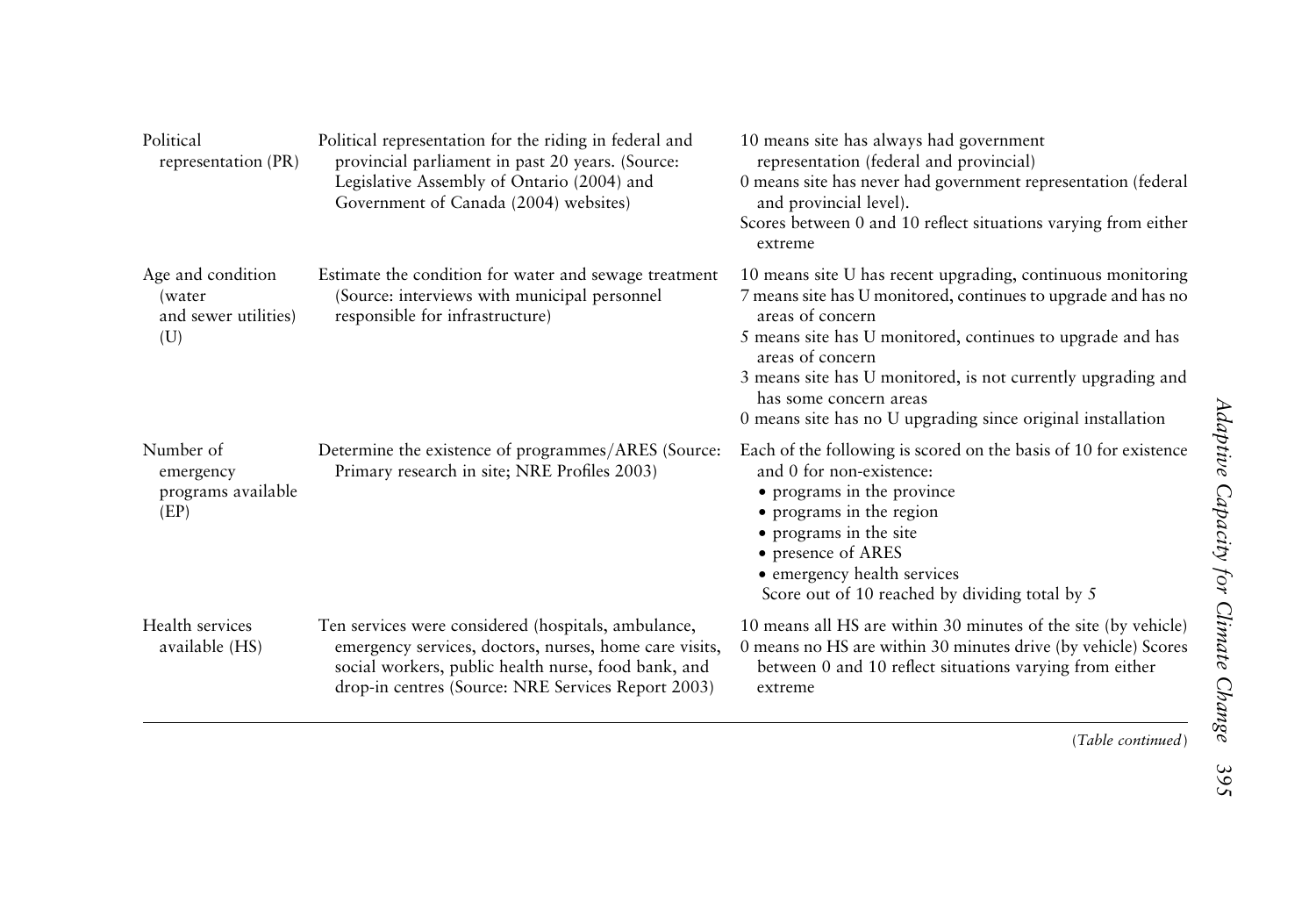| Appendix<br>Continued                                  |                                                                                                                             |                                                                                                                                                                                                                 |
|--------------------------------------------------------|-----------------------------------------------------------------------------------------------------------------------------|-----------------------------------------------------------------------------------------------------------------------------------------------------------------------------------------------------------------|
| Indicator                                              | Explanation and source                                                                                                      | Likert scoring                                                                                                                                                                                                  |
| Local radio/ $TV/$<br>ARES availability<br>(C)         | Existence of local communication tools (Source: NRE<br>Communication Report 2003)                                           | 10 means site has radio/TV/ARES<br>0 means site has none of them Scores between 0 and 10 reflect<br>situations varying from either extreme                                                                      |
| Frequency of water<br>contamination<br>(WC)            | Review history of potable water issues (Source:<br>Herrington Annual Report 2003)                                           | 10 means site has no contamination events and monitors<br>continuously<br>5 means contamination is a possibility, but monitors<br>continuously<br>0 means site has high rate of contamination<br>events         |
| Frequency of water<br>shortage measure<br>(WS)         | Review history of potable water supply (Source:<br>Herrington Annual Report 2003)                                           | 10 means site has no shortage<br>5 means site has occasional shortage<br>0 means site has no water<br>availability                                                                                              |
| Surface water<br>quality/quantity<br>assessment $(WQ)$ | (Source: Diverse reports on water management for the<br>relevant county and industry from Herrington Annual<br>Report 2003) | 10 means site has water availability/no threat of<br>contamination<br>5 means site has water availability/low degree of<br>contamination<br>0 means site has water availability/high degree of<br>contamination |
| Percentage of class 1<br>land                          | N/A                                                                                                                         | N/A                                                                                                                                                                                                             |
| Erosion/quality<br>measure for soils                   | N/A                                                                                                                         | N/A                                                                                                                                                                                                             |